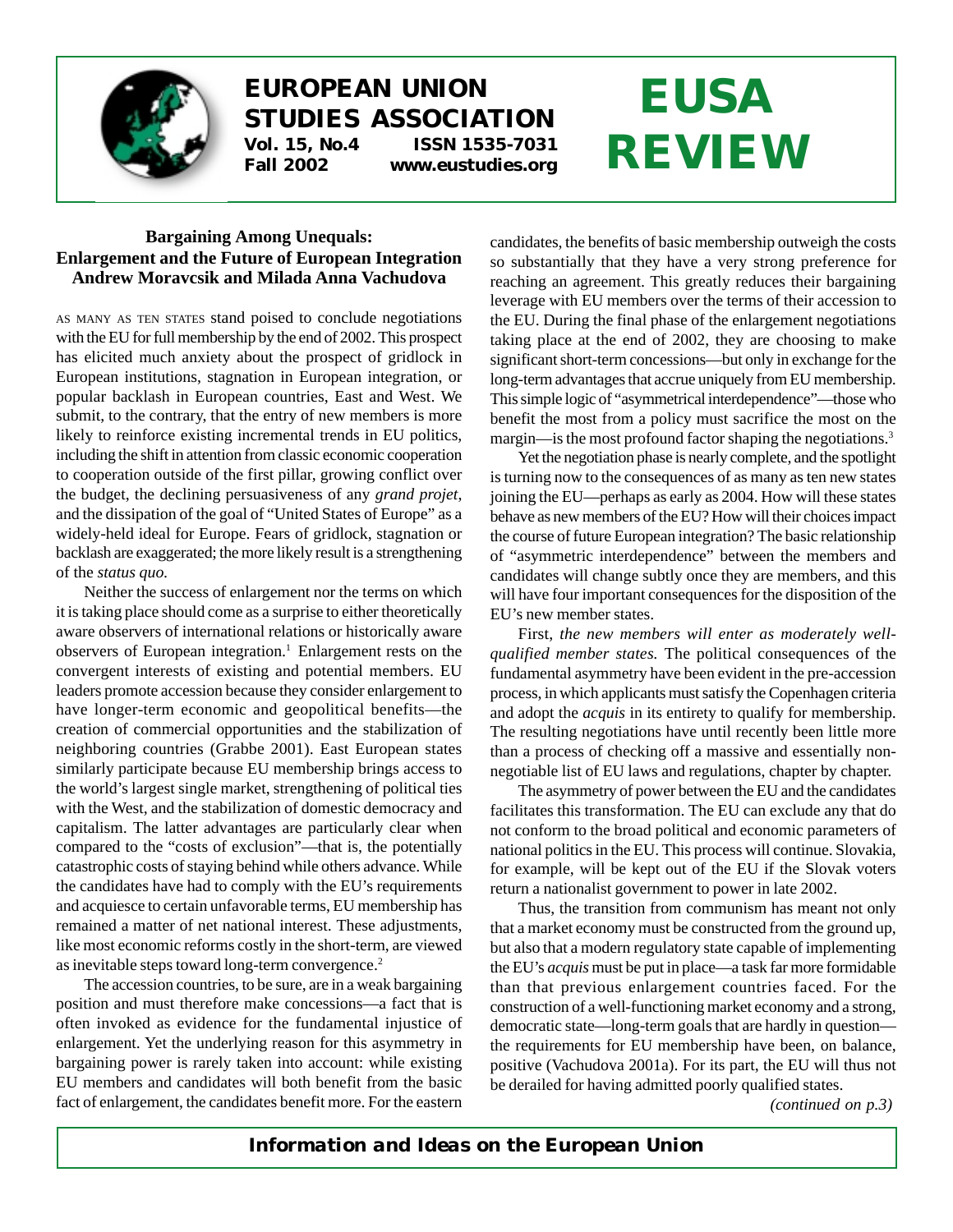The *EUSA Review* (ISSN 1535-7031) [formerly the *ECSA Review*] is published four times yearly by the European Union Studies Association, a membership association and non-profit organization (founded in 1988 as the European Community Studies Association) devoted to the exchange of information and ideas on the European Union. We welcome the submission of scholarly manuscripts. Subscription to the *EUSA Review* is a benefit of Association membership.

© 2002 European Union Studies Association ™

#### **Managing Editor**

Valerie Staats **Forum and Features Editor** Mark Pollack (University of Wisconsin Madison) **Book Reviews Editor** Mitchell P. Smith (University of Oklahoma) **Editorial Assistant** Claire Ingelfinger

#### **2001-2003 EUSA Executive Committee**

MARTIN A. SCHAIN, Chair (New York University) M. DONALD HANCOCK, Vice-Chair (Vanderbilt University) JEFFREY ANDERSON\*, Secretary (Georgetown University) MARK A. POLLACK, Treasurer (University of Wisconsin Madison) KAREN ALTER\* (Northwestern University) GEORGE A. BERMANN (Columbia University) GEORGE ROSS\* (Brandeis University) (\* elected to a four-year term till 2005) ALBERTA SBRAGIA (University of Pittsburgh), *Ex Officio*

**Immediate Past Chair (1999-2001)** VIVIEN A. SCHMIDT (Boston University)

**European Union Studies Association** ™ 415 Bellefield Hall University of Pittsburgh Pittsburgh, PA 15260 USA

E-mail eusa@pitt.edu Web www.eustudies.org Facsimile 412.648.1168 Telephone 412.648.7635

## **EUSA Review From the Chair**

#### **Martin A. Schain**

A QUICK YEAR AFTER THE events of September 11, it is useful to look back to see what has changed, and what has not. It would appear that transatlantic relations have been transformed in important ways. The Red-Green coalition in Germany has survived by opposing evolving U.S. policy on Iraq, leaving the French to play the good broker—the traditional German role. The unilateralist trend in American foreign policy, which began well before September 11, has been accentuated since. The key difference, however, is that in the early months of the Bush administration this trend was linked to withdrawal (the "no nationbuilding" commitment), while since it has been linked to a vast expansion of American commitments. Under the new and emerging doctrine of pre-emptive war, the downgrading of NATO has taken on a new meaning that seems to be undermining many of the assumptions of transatlantic relations. This is the gist of the comments that our Project Scholar, Elizabeth Pond, gave to the *New York Times* on September 1, in anticipation of the German Elections. She will elaborate on these brief comments in her EUSA workshop in January 2003, and then again at our Nashville Conference in March (see below).

Plans for our 2003 International Conference (March 27-29, 2003) are now moving quickly. By the time you read this, our call for proposals deadline will have passed and the conference program committee will be about to meet, under the leadership of John Keeler, Director, Center for West European Studies at the University of Washington Seattle. The program committee faces the arduous tasks of choosing from among many paper and panel proposals, putting paper proposals together into coherent panels, and crafting a program schedule where topics and presentations flow without overlap. In all, we will have eighty-plus panels over three days, but even this number of panels will be insufficient to accommodate all of the fine proposals that we receive. The EUSA office will send out responses to your proposals in December, and complete conference registration forms and hotel and logistical information will be posted on our Web site shortly.

As is always the case in a conference year for EUSA, we have a large number of simultaneous activities. One of the most important of them is our upcoming biennial election of executive committee members of the organization (ballots will be mailed to current EUSA members in February 2003). For this election, four seats on the board will be open for four-year terms that run 2003-2007. (Thanks to organizational reforms enacted in 1999, the seats of the EUSA board are now staggered, with either three or four coming up for election every other year.) Any current EUSA member who has not already served eight years total on the committee is eligible to run for a seat on the executive committee, which meets once a year and sets policies and programs for the organization. The full call for nominations appears in this issue on p.22. I encourage any EUSA member who is interested in serving the organization to nominate him/herself or another member. The deadline for nominations is December 31, 2002. *(continued on p.22)*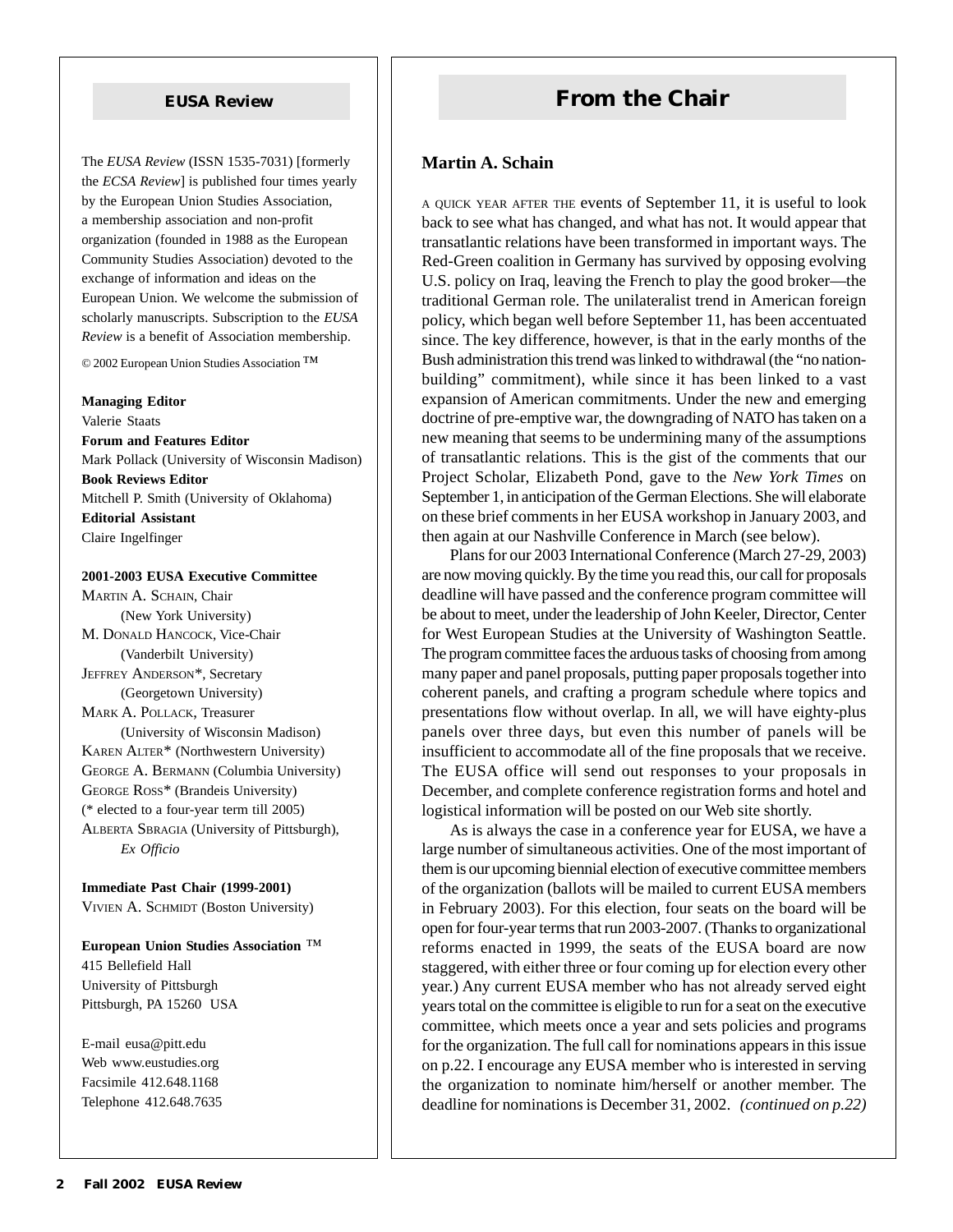*(continued from p.1)* Second, *new members are unlikely to support great strides forward in European integration*. After joining, accession countries will be working to satisfy requirements for full membership in Schengen and in the EMU. They hardly need more to digest. A measure of Euroskepticism is rising among applicant countries that have received stiff report cards from the Commission every autumn for almost a decade, and now must endure pressure for unpopular concessions in the last phase of negotiations.

In existing EU member countries, enlargement is also unpopular with voters, many of whom associate it with rising illegal immigration, international crime, and unemployment. While there is little evidence that enlargement will contribute measurably to any of these problems—to the contrary!—EU politicians have nonetheless faced restive publics. In the shortterm, any electoral response will be blunted by the negotiated outcome. The asymmetry of power between the EU and the candidates renders accommodation relatively easy: new members will not be allowed to lift their internal Schengen borders for many years; they will be required to reinforce their external borders; and they will wait for up to seven years after accession before their citizens enjoy the right, at least in the abstract, to live and work anywhere in the EU (Vachudova 2001b). Before the decade is out, the issue may recede as stagnant population growth in the EU leaves old members scrambling to attract workers from the new members or third countries.

Third, *the new states are likely to bargain hard on budgetary issues after they enter*. The next twelve prospective new members are highly diverse, but they are also numerous and almost certain to agree that any financial advantages old members enjoy over them should be reversed. If they join forces, they will collectively have the ability to block not just unanimous votes (such as those on treaty change or budgetary matters) but some qualified majority votes. Given that it will be difficult for the EU to settle the budget for 2007 onwards prior to enlargement, the candidates will already be full members by the time the EU starts the next round of budgetary negotiations. The long transition periods and unequal benefits currently being imposed on the applicant countries have instructed them that only by playing tough in EU bargaining can they get a better deal, just as they learned in the 1990s that only full membership would give them full access to the EU market. For all these reasons, new members are nearly certain to deploy their voting power in an effort to secure a greater share of EU spending. This is likely to be a major EU concern for the next decade, just as it was for the periods immediately following previous accessions.

Fourth, *new members are unlikely to import divergent or destabilizing policy agendas into the EU*. Many fear that new members will spark unprecedented conflict within the EU. The real threat of disruption comes not from the sheer number of participants at a Council or Commission *tour de table* (a prospect about which Brussels insiders seem obsessed), but the increasing diversity of the policy preferences of EU member states.

Yet this diversity, while undeniably real, is unlikely to divert existing trends in European integration. EU member states have no consensual "grand project" that could easily be stalled by the

vetoes of unruly new members seeking budgetary side payments. This has been the lesson of three successive treaty amendment exercises. Nor would it be easy for new members to employ their voting power in QMV to block legislation, since the internal market is largely complete and everyday legislation moves forward at a slower pace than ten years ago. Today EU governments are instead prioritizing policy areas that lie partly outside of the first pillar, such as foreign policy, immigration policy, and monetary policy.

In precisely these areas of current interest outside of the first pillar—and some within it—flexible institutional mechanisms other than majority voting can be used to combat gridlock. Nearly every significant recent initiative in the EU has involved only (or has provisions to involve only) a subset of EU members: EMU, social policy, foreign and defense policy, environmental policy, Schengen, etc. The trend is toward differentiation, flexibility and *ad hoc* arrangements. In many of these areas—foreign policy and flanking policies to EMU being prime examples—uniformity is not required for effective policymaking. From the perspective of collective action theory, the EU is more about coordinating "coalitions of the willing" than avoiding "free riding." Meanwhile, member governments no doubt favor flexibility, though they do not say so in public, as a means to avoid placing themselves in a position where poorer countries can extort financial side-payments.

In conclusion, the consequence of enlargement is unlikely to be gridlock, stagnation or backlash. Instead, enlargement is most likely to reinforce existing trends in the EU: trends toward diversity and differentiation, tighter limits on spending, reform of the major fiscal policies (CAP and structural funds), incremental evolution rather than *grands projets*, and broad acceptance that the EU is unlikely to develop into a "United States of Europe" (Moravcsik 1998a). This is neither novel nor ominous. It signals instead that the EU is becoming a more "normal" polity—one that has established itself beyond the point of no return and can thus afford to tolerate a diversity of opinion about its future course.

*Andrew Moravcsik is professor of government and director of the European Union Center at Harvard University, and currently a visiting fellow at Princeton University. Milada Anna Vachudova is assistant professor of political science at the University of North Carolina Chapel Hill.*

#### **References**

- Grabbe, Heather (2001) *Profiting from EU Enlargement* (London: Centre for European Reform).
- Moravcsik, Andrew (1998a) "Europe's Integration at Century's End," in Moravcsik, ed., *Centralization or Fragmentation? Europe Facing the Challenges of Deepening, Diversity, and Democracy* (New York: Council on Foreign Relations Press), 1-58.

\_\_\_\_\_ (1998b) *The Choice for Europe: Social Purpose and State Power from Messina to Maastricht* (Ithaca, NY: Cornell University Press).

 *(continued on p.4)*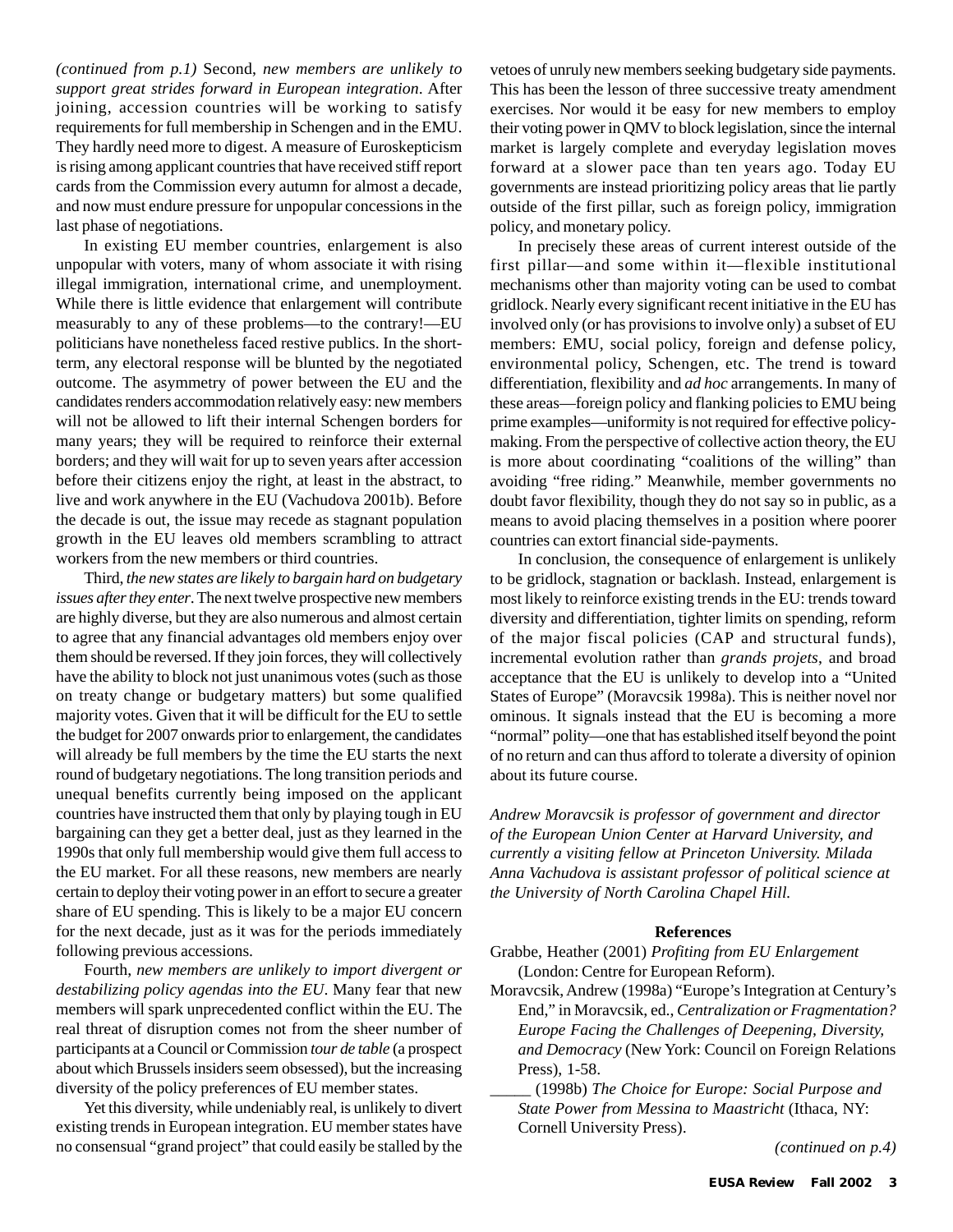#### *(continued from p.3)*

- Moravcsik, Andrew, and Milada Anna Vachudova (forthcoming) "National Interests, State Power, and EU Enlargement," *East European Politics and Society* (Special Issue).
- Schimmelfennig, Frank (2001) "The Community Trap: Liberal Norms, Rhetorical Action, and the Eastern Enlargement of the European Union," *International Organization*, 55: 1 (Winter), 47-80.
- Vachudova, Milada Anna (2001a) "The Leverage of International Institutions on Democratizing States: The European Union and Eastern Europe," *RSCAS Working Paper No. 2001/33* (Fiesole: European University Institute).
	- \_\_\_\_\_ (2001b) "The Trump Card of Domestic Politics: Bargaining Over EU Enlargement," *East European Constitutional Review,* 10: 2, 93-97.

#### **Notes**

1. The argument in this paper is set forth in more detail in Moravcsik and Vachudova 2003.

2. For a contrary view, see Schimmelfennig 2000, who views enlargement as the result of rhetorical entrapment—West European countries, he believes, uttered idealistic rhetoric and then found themselves unable to resist demands to realize it. While only more detailed research can demonstrate the extent to which Schimmelfennig is correct, we note only that his theory is deployed to explain the relatively narrow difference between a special arrangement with potential members and membership.

3. For a similar interpretation of bargaining among existing member states during the course of European integration, see Moravcsik 1998b.

#### **Call for Papers: New Journal**

Palgrave/Macmillan announces the launch of a major new international peer-reviewed journal on the comparative politics and political economy of contemporary Europe. Spanning political science, international relations, and global political economy, *Comparative European Politics* (CEP) will provide an international and interdisciplinary forum for research, theory, and debate. Linking political scientists in Europe and North America, CEP defines its scope broadly to include the comparative politics and political economy of the whole of contemporary Europe within and beyond the European Union, the process of European integration and enlargement and the place of Europe and European states within international/global political and economic dynamics. CEP will publish substantial articles marking either core empirical developments, theoretical innovation or, preferably, both. For more details and the full call for papers, contact e-mail <CEP@palgrave.com> or visit the Web page www.palgrave-journals.com/cep.

## *EUSA Review* **Essay**

### **"Listening" to Europe: Progress Report on the European Convention Jesse Scott**

AS THE CONVENTION ON THE FUTURE OF EUROPE (European Convention) returns to work after the Summer recess, all are in agreement that the EU has reached a historic turning point. Even *The Economist* (2002) concedes that the direction in which Europe now develops institutionally—or implodes—"will be drastic for the rest of the world." Charged with the potential to shape this future, the Convention is in every way extraordinary: its mandate and formula constitute a radical political experiment. That experiment is not only important according to the terms of decisive success or failure by which it will be politically judged; its progress and quality *qua* experiment are also of acute academic and political interest.

In a recent *EUSA Review*, Eric Philippart (2002) dissected the Convention's *ad hoc* foundation as the forum for "structured reflection" on the complex and inter-related developments and expectations captured in the prism of the Laeken Declaration. Now, after five months in session, it is still far too early to forecast the Convention's result—either its conclusions (now beginning to emerge in working groups and due to be presented by next Summer), or the use to be made of these by the envisaged IGC in 2004. While a final assessment must therefore wait, events, media speculation and academic investigation flourish. The Convention is becoming a genre in its own right.

In one direction, its first months have inspired an onslaught of dense analysis of the unique recasting of its participants from their habitual roles in the national and European parliaments, Council and Commission (Hughes 2002). In another direction, many commentators seek to identify the contours of the Convention's constitutional possibilities and views, most recently focusing on President Valéry Giscard d'Estaing's careful utterances and on an elusively circulating "non-paper" described as presenting a blueprint eye-catchingly close to the known opinions of Vice-President Giuliano Amato.

At this stage in the life of the Convention, however, it is perhaps useful to leave aside long-run questions of results and methods and instead look at the substance of the first of the three phases into which the Convention's reflection is formally structured: Giscard's—sceptically received—assertion that work so far has been a "listening phase" (now to be followed by "deliberating" and "proposing") serves as a peg on which to hang some samples of the Convention at its most experimental —where negotiation meets representation.

On the Convention web site, "listening" is defined as "identification of the expectations and needs of the Member States, their Governments and Parliaments, and those of European society" (but not, curiously, those of the expert EU institutions). This declaration of intent is the essence of the Convention's moral authority to "provide a starting point" for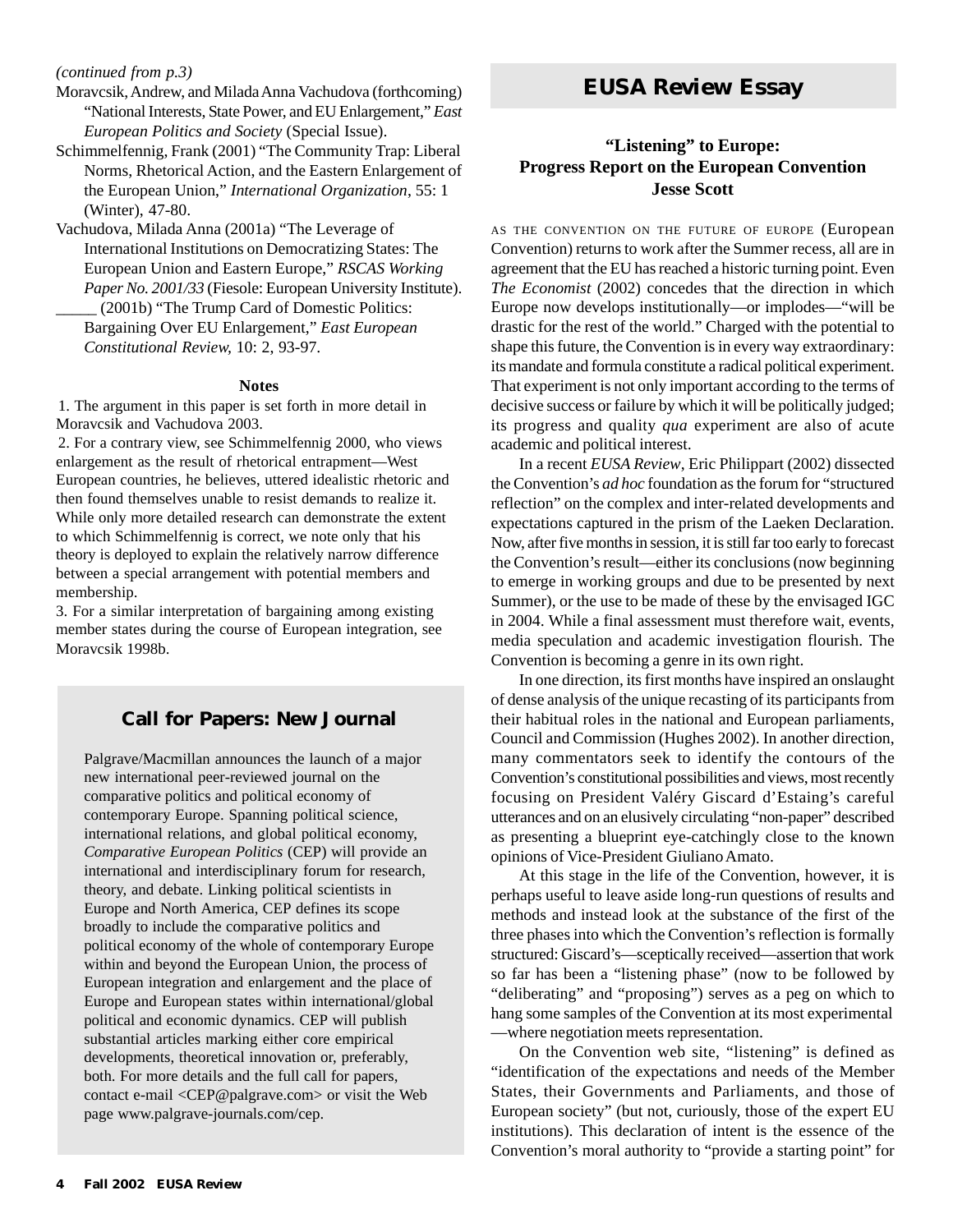the IGC. Talk to enthusiasts, and "listening"—as the Convention itself—is heralded as the means to redemption of the EU's existential doubt, uncertain missions and deficit of democratic legitimacy: a catalytic opportunity to inspire interest and confidence in integration beyond the confines of the EU elite. The Laeken Declaration of December 2001 sets a similarly high ambition: "Within the Union, the European institutions must be brought closer to its citizens. Citizens […] feel that deals are all too often cut out of their sight and they want better democratic scrutiny."

Look closely, however, at the Convention's performance, and the voices to which it is listening are of two kinds: those that will decide the future debate (member-state governments), and those that wish to contribute and are uncertain whether they are being heard–including academe (much analysis *of* the Convention is also intended *for* it). Other voices are ominously silent.

The exertion of government opinion in Brussels is never wholly on public view. In the relatively open black-box of the Convention, however, two patterns can be seen. First, simply, there are aggressive policy pronouncements, especially from the British: the Blair-Aznar scheme for empowering a five-year EU President is the most cited of all executive goals (and Jack Straw's "golf-club rules" are the most disparaged). Second, and more subtly interwoven with the challenge of constitutional delineation, is the Convention's vulnerability to the repercussions of electoral fortune. During the spring two major constitutional ideas emerged as front-runners for consensual adoption: the appointment/ election by the Council/Parliament of an EU President, to replace the unsatisfactory six-month rotation system, and the incorporation of the European Charter of Fundamental Rights into the new treaty/constitution (issues of ECJ compatibility with the Strasbourg Court permitting). Subsequently, however, reflection on the rapid sea-change in the political colour of Europe's governments since the Convention's inception has given pause regarding the status of a Brussels President owing office to a majority political affiliation in Council or Parliament that can be expected to shift over time.

Such political shifts already begin to raise delicate questions for the Convention. The German electoral hiatus (pending September) has weakened any federalist leadership at this delicate moment of group coordination and gives weight to New Labour's opposition to inclusion of the Charter (a possible source of industrial relations rights) in the PES camp. It remains to be seen whether a CDU victory in Germany would result in the withdrawal of the present regime's Convention appointees—as was proposed in France and as the initial Portuguese appointment of diplomats foresaw. Socialist appointee Pierre Moscovici successfully asserted the independence of his French appointment, but the Convention risks being sidelined if it regularly opposes national executives (it may be indicative that the Summer EPP and PES Convention group meetings were hosted respectively in Birmingham and Sardinia).

Less certain to remain a factor are the (largely meretricious) opinions of the representatives of civil society (including academe, NGOs, the social partners, and—somewhat anomalously—local/regional *governments*) who met with the Convention before the Summer. While determinedly positive about the Convention's genuine intentions, Euractiv reported that "Reactions are mixed as to the [meeting's] significance—and indeed relevance …Some sceptics wonder whether the Convention Presidium is genuinely involving the civil society or merely paying lip service to it. Others criticize the manner in which the session was prepared, and organized—at short notice and very formally …[T]here was no real interaction between civil society representatives and Convention members, and no 'excitement'" (Crossick 2002).

In this case "listening" also means reading: although unlikely to prove as classic as the Philadelphia papers the meeting's myriad documents indicate that civil society is eager to be heard. In them the Convention (Secretariat) identifies a set of broad themes. There is a "wish to see the Union operating more closely to those it seeks to serve"—giving citizens a greater stake in decisions and ensuring that those decisions are taken at the appropriate level—which is "linked to" a "concern to improve the level of involvement of civil society, through its constituent organisations, in the European decision-making process" (European Convention 2002). Civil society groups support constitutionalization of the Charter, while sectoral interest groups call for an expansion of qualified majority voting and of the co-decision procedure.

Two observations follow on this episode. First, civil society is assertive and confident in its proposals regarding reforms, plans and policies, but about the role and impact of its contributions to the Convention process, the tone is conspicuously less certain a mixture of petitioning and puzzlement. The European Policy Institutes Network blandly aims "to make a major contribution," and the Centre for Applied Policy Research and Bertelsmann Foundation's *Convention Spotlight* recognises "this unique process of discussion and reform" as "a new challenge for us." Left moot is how "listening" will link to the "deliberating phase" of "comparison of the various opinions put forward and assessment of their implications and consequences."

Second, the fact is that the Convention's consultative effort is demand-led. Supply is plentiful, but the resources and time to digest the enthusiastic (in some cases carpet-selling) flood of material and ideas are painfully slight: instinctively the Convention's pose is defensive—open to advice, but not really to distracting participation. In his plenary speech, Giscard welcomed the draft constitutions put forward by "political groups" and individuals, but warned that while a political group or a Convention member can "advance propositions on controversial subjects" the Convention may not, "as we cannot imagine that this project be rejected, even before its parts be discussed" (plenary speech 12 July, quoted in *EU Observer* 2002).

This point leads to the silent voices. With Eurobarometer (2002) concluding that the Convention—let alone the intricacies of its task—is "still relatively little known" to citizens, the Conventioneers' frustration is palpable. In July Giscard protested *"La presse écrite en rend compte dans ses pages spécialisées. Mais les grands médias audiovisuels lui font peu de place, car il ne s'y est pas produit*—*moins jusqu'ici*—*d'affrontement violent ou de scandale public. Il me semble poutant que les citoyennes et les citoyens de l'Europe ne* (continued on p.6)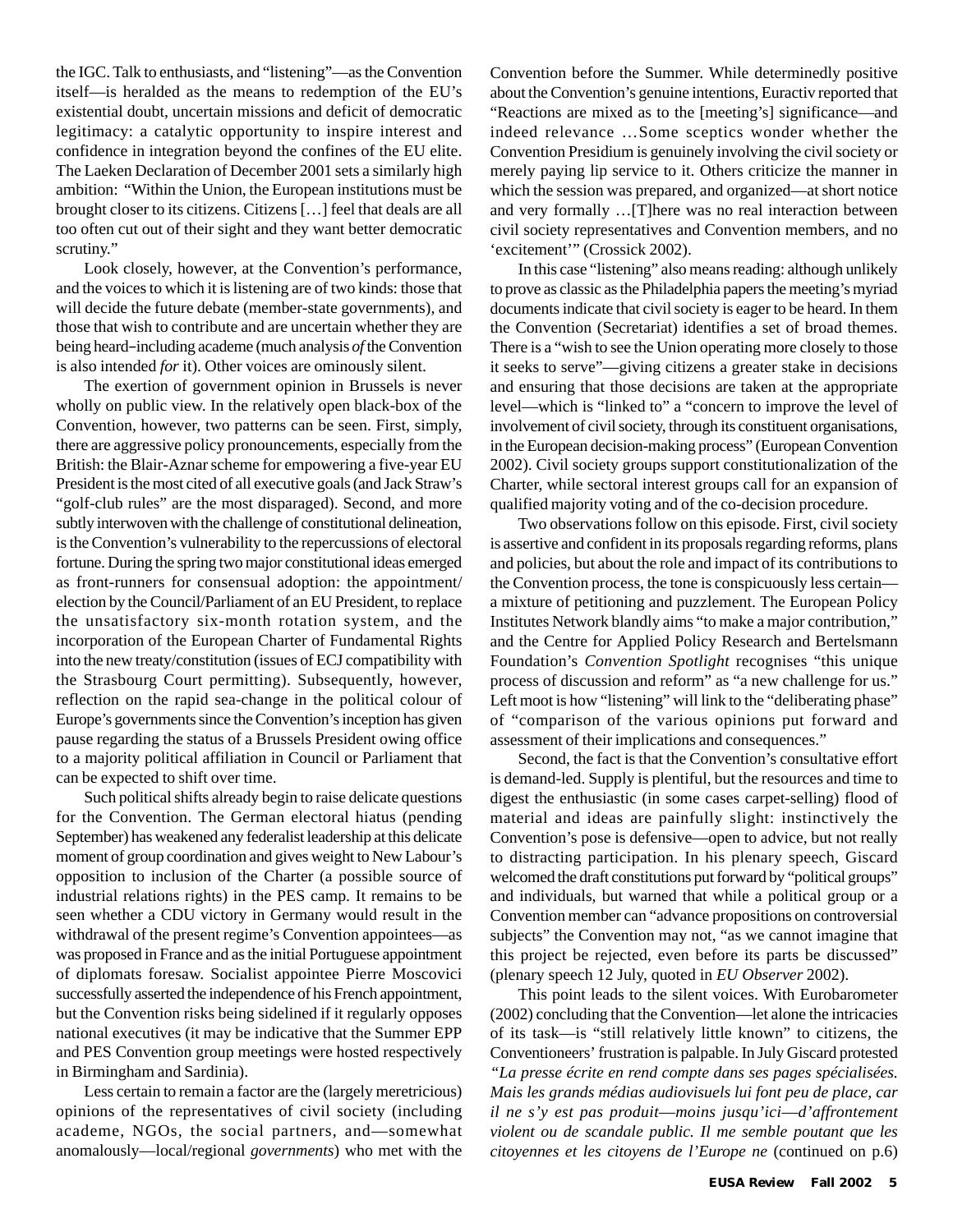(continued from p.5) *devraient pas se désintéresser de ce qui se passe à la Convention. C'est leur avenir personnel qui s'y joue*" (Giscard d'Estaing, 2002).

For the Convention, then, the democratic deficit is also an attention deficit: neither the mainstream media nor the citizenin-the-street appears engaged by the Convention, or indeed by the broader questions of the future of Europe. Here the cheerful but imprecise insistence from Vice-President Jean-Luc Dehaene (having overall responsibility for the Convention's outward face) that the Internet will facilitate wondrously the extension of a pan-European public sphere is at once unproven and suspiciously desperate. A more effective stunt, albeit a costly one, might be a transnational deliberative poll.

No one—least of all the assembly itself—questions that it is beneficial and appropriate to incorporate as many voices as possible into the Convention's work and to accrue representivity to its authority, but it remains unclear, after months of putative "listening," how this is to be achieved. If the Convention is a dry run for a "new look" transparent and participatory EU and is to match the dimensions of its experimental potential, this is a space to watch over the next year.

Meanwhile, a crisis lurks: representation and negotiation will shortly be put to the test in Ireland, providing an object lesson which the Convention must digest. Underwriting every discussion is an awareness that a repeat Irish "no" to Nice might stall the future, requiring an urgent IGC—and unpredictably postponing or accelerating the Convention agenda. The June 2001 referendum in no small part launched the Convention project, and an Autumn 2004 IGC would be hosted by Ireland. Irish voters, then, *will* be heard. In the Convention's corridors, however, contemplated responses to this upset are more legal than democratically persuasive in character: the Irish experience suggests that future referenda on a new EU institutional order risk that positive votes from some member states establish a restructured machinery while rejection elsewhere confirms the old model. Clearly pan-European unanimity cannot be presupposed and two different model Commissions—old and new —cannot co-exist. Will it be possible to offer recalcitrants continued membership (of common market, currency and citizenship) on an all-but-the-institutions basis?

To conclude: for all the effort to rethink EU reform negotiations in the novel format of the Convention, the difficulties of launching an open and inclusive debate about the future of Europe are already frustratingly clear. While volunteered contributions from civil society may match demands for timely ingenuity, it is the policies of governments that familiarly dominate, with the big countries already lining up to take on the major speaking parts in the Convention's second act. What does this indicate about the quality of the Convention experiment by the standards of its conception as a more promising and legitimate source of answers than was Nice? Perhaps only that "listening" on the scale and level of the Convention is the greatest challenge which a politically maturing Union faces—to propose that decisions taken in isolation by embattled executives are inadequate is to launch a task which inspires as many questions as it is hoped it will provide robust answers.

Finally, it must be underlined that the Convention has had a slow start and that its potential, even as regards its more routine drafting task, remains highly contingent. Its first months have produced only two certainties: that the Strasbourg alternation by the European Parliament must end, and that the 20+ language budget issue may not prove a lasting problem—at the Youth Convention (otherwise a messy disappointment) few used the translators and English took the floor.

*Jesse Scott is co-ordinator of the European University Institute Convention Watch.*

#### **References**

- Crossick, Stanley (2002) "Convention: Involving Civil Society in the Debate. http://www.euractiv.com/cgi-bin/cgint.exe/ 1392529-728?targ=1&204&OIDN=250491.
- *The Economist* (2002/9/14) "Charlemagne: Why Brussels Isn't Boring." 14 September.
- *EU Observer* (2002) "Giscard Prefers Single Constitution Text," 12 September. http://euobserver.com/ index.phtml?sid=18&aid=7542.
- Eurobarometer (2002) *Public Opinion Analysis 57 First Results*. http://europa.eu.int/comm/public\_opinion/ archives/ eb/eb57/eb57\_highlights\_en.pdf.
- European Convention (2002) *Agenda Papers for June 24-25 Plenary*. http://register.consilium.eu.int/pdf/en/02/cv00/ 00120en2.pdf.
- Giscard d'Estaing, Valéry (2002) "La dernière chance de l'Europe unie," *Le Monde*, 22 July. http://www.lemonde.fr/ recherche\_articleweb/1,9687,285497,00.html.
- Hughes, Kirsty (2002) "The Future of Europe Convention: Travelling Hopefully?" European Policy Institutes Network.
- Philippart, Eric (2002) "The 'European Convention': Anatomy of the New Approach to Constitution Making in the EU." *EUSA Review*, 15: 2, 5-7.

#### **Key Web Sites**

European Convention: http://european-convention.eu.int Bertelsmann Foundation: http://www.bertelsmann-stiftung.de EU Observer: http://www.euobserver.com

Euractiv: http://www.euractiv.com

European Policy Institutes Network: http://www.epin.org European University Institute Convention Watch: http:// conventionwatch.iue.it *or* http://www.iue.it/RSC/Treaties.html

The European Union Studies Association extends congratulations to long-time member **Emil Kirchner** (University of Essex, UK), who has recently been awarded the **Cross of the Order of Merit of the Federal Republic of Germany**, one of Germany's highest honors, for his outstanding service to Anglo-German relations in teaching, research, and cultural activities. He was presented with the award insignia by the German Ambassador, on behalf of the Federal President, at a special ceremony at the German Embassy in London.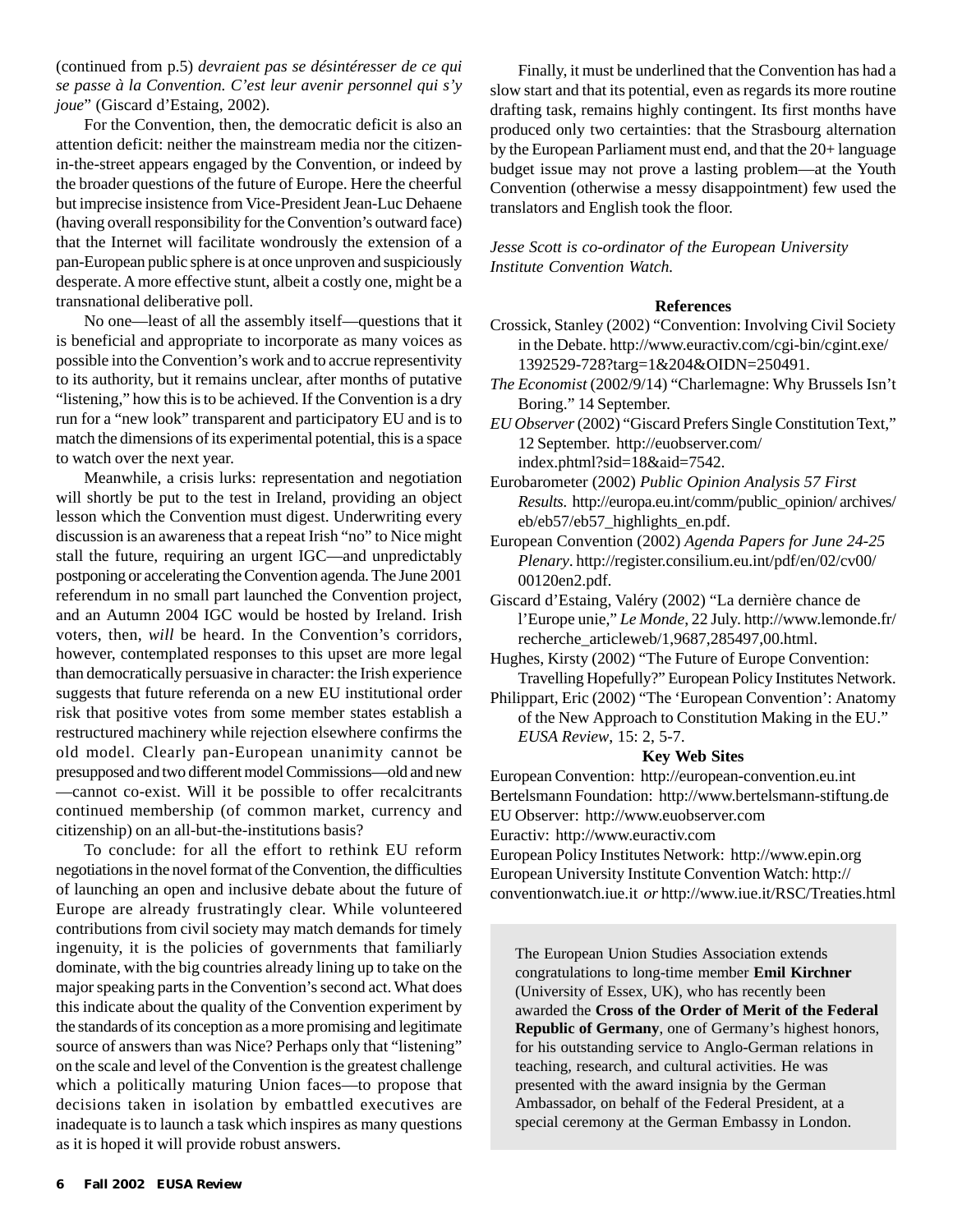## *EUSA Review* **Essay**

### **The 2002 Danish EU-Presidency: Wonderful Copenhagen? Lykke Friis**

#### The Presidency of all Presidencies

AT THE BEGINNING OF its EU Presidency, each member state tends to claim that its spell in office coincides with one of the most challenging six-month periods in the history of the EU (Stubb, 2000: 49). In that respect, it is hardly surprising that Danish politicians have come close to labelling the 2002 Danish Presidency as the Presidency of all Presidencies. The Danish Prime Minister Anders Fogh Rasmussen has framed the challenge as follows: "The goal is to make a decision on accession for all Central and Eastern European countries that are ready [for membership] ... By enlarging the EU with the new democracies, we will create a whole and undivided Europe ... We shall seize this historic opportunity. We shall set ourselves new goals for the 21st century" (Rasmussen, 2002).

Despite the high hopes for entering into the EU history book, the run up to Danish Presidency has also been characterized by some concern, both within and outside Denmark. Will a (small) country with four opt-outs be able to have a full Presidency, or will it rather slip on the ice like Bambi in the Disney classic? After all, Denmark is outside three of the most dynamic areas of integration, the common currency, supranational cooperation on justice and home affairs and defence. And what about Denmark's new immigration policy, agreed by the liberal-conservative government with the votes of the right-wing Danish People's Party? Will a country, which is no longer portrayed as such a cozy and considerate Scandinavian country in which police men stop traffic to help small ducks across the streets, really be able to handle the task of opening the EU towards the East?

The core argument of this small essay is that the long-lasting worth of the Presidency (its success or failure) will be almost exclusively determined by the ability to clinch accession negotiations in December 2002. If accession negotiations are closed, no one will bother to spend even a few seconds on the Danish opt-outs (or immigration policy). However, if enlargement fails, the EU will be on the lookout for a scapegoat. As with other Presidencies that have come under fire, the limited results will probably be seen as a confirmation of the country's general reputation in the EU. Critics could here take the following line of argument: "The Danish Presidency turned out to be a flop since the Danes, with all their opt-outs, are not whole-hearted Europeans."

#### All the Money on One Horse: The Three Es

Although there are other items on the Danish Presidency agenda (such as a reform of the fisheries policy, the World Summit on Sustainable Development in Johannesburg, etc.), the government has basically put all its money on one horse enlargement. The unofficial motto of the Presidency is therefore the same as Sweden's in 2001: the three Es. Where the Swedish three Es referred to enlargement, employment and environment, the Danish Es refer to enlargement, enlargement and enlargement. Concluding the accession negotiations would indeed entail a great deal of symbolism as the Danish Prime Minister could stress that the EU has come full circle ("It was here in Copenhagen in June 1993 that the EU promised full membership, and today we have completed the first accession negotiations in the very same city—*From Copenhagen to Copenhagen*").

To be sure, a "Wonderful Copenhagen" scenario where accession talks are closed with up to 10 applicants, would fulfill one of the most important foreign policy goals which Danish governments have worked for consistently since the fall of the Berlin wall. Unlike many other countries, enlargement is generally also very popular among Danish voters. Public opinion polls underscore that Danes are not worried about immigration "from the east" and together with Sweden, the Netherlands and Ireland, Denmark has indeed decided to open its job market for Central and Eastern Europeans from day one after accession.

Since the tough decisions in the enlargement process have to wait until Schröder or Stoiber is elected on September 22 in Germany, the Danish Presidency has exactly 80 days (including weekends) to finalise the enlargement talks at the European Council on December 12-13. In various policy statements, the Danish Prime Minister has highlighted three events as possible stumbling blocks on the road to enlargement.

The first potential stumbling block is the EU budget. After all, the decision to agree on a mandate on how much to offer the applicants on agriculture is one of the few decisions that was left by the previous Spanish Presidency to Denmark. The core problem is not so much who should finance the present enlargement round. The sticking point is rather how this enlargement round will cast shadows on the next budgetary deal (2006). If applicants, for instance, are given some direct payments, Germany fears that they will come back in 2006 demanding full access to the agricultural funds. Such a demand would lead to an increase of the EU's budget and hence also in Germany's contributions. However, since the countries which are eager to reform the common agricultural policy (CAP) are exactly those which are also most interested in enlargement (Germany, UK, Denmark and Sweden), the budget is not considered the most dangerous stumbling block in Copenhagen.

The same goes for Cyprus. In September 2002, the chances of a solution to the overall division of the island seem dim. Hence the Presidency will be faced with the tricky question: Can the EU take in a divided island? The answer is largely given by Athens. The Greek government has already made it very clear that it will veto eastern enlargement should Cyprus be left outside the door. Although many countries would be concerned to import the Cyprus problem, they will most likely step down once confronted by the Greek ultimatum: "Are you so worried about taking in Cyprus that you are willing to sacrifice eastern enlargement? No Cyprus, no eastern enlargement" (Friis and Jarosz-Friis, 2002: 52-56).

Seen from Copenhagen, the greatest threat against enlargement is the referendum in Ireland. If the Irish reject the Treaty of Nice the second time around, it *(continued on p.8)*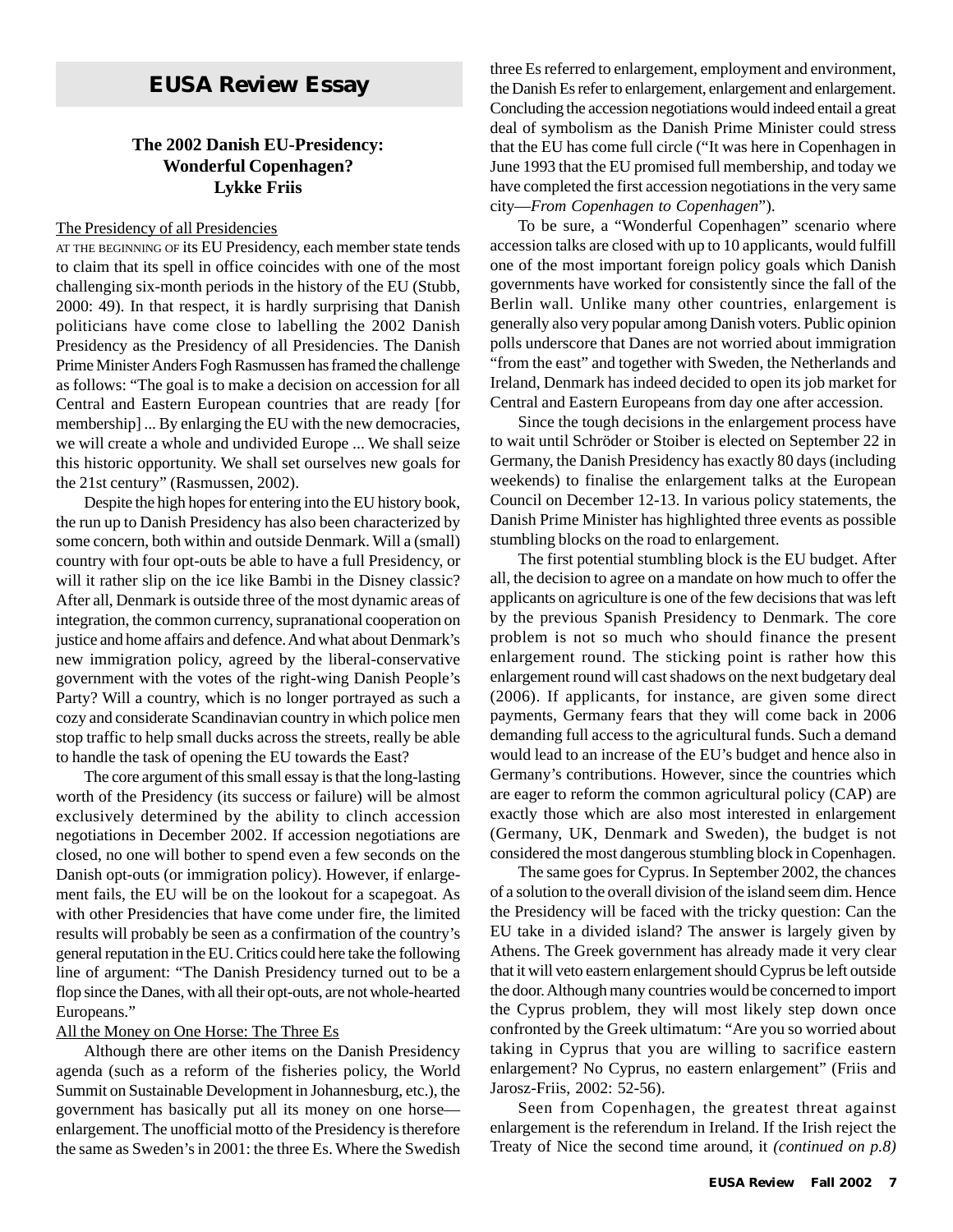*(continued from p.7)* seems very doubtful indeed that the member states will be able to close accession negotiations in Copenhagen. After all, the Treaty has been "sold" as a crucial stepping stone for the institutional preparations of enlargement. It is anything but clear how an Irish no would affect enlargement in the longer term. Two scenarios dominate the debate: either member states find a so-called plan B and manage to enlarge without Nice, or enlargement is postponed until the 2004 Intergovernmental Conference has geared the EU's institutions to enlargement.

Viewed from this perspective, the Danish Presidency is in the unpleasant situation of having limited control of its destiny, as the most imminent threat comes from an event it has no ability of influencing. As already mentioned, Denmark is sure to receive its share of the blame if things go wrong. Conversely, if enlargement is a success, it will—also largely undeservedly reap the laurels and enjoy many hymns along the lines of "Wonderful Copenhagen."

Although Denmark's chances of having a major impact on the outcome of enlargement negotiations are rather slim, it has played one card that could at least increase the chances of success. Basically since the  $1<sup>st</sup>$  of July 2002, Danish decision makers have put considerable energy into framing the Copenhagen summit as a "now or never moment for enlargement." If member states are not willing to compromise, they run the risk of postponing enlargement. Delay could simply feed delay. To quote Prime Minister Rasmussen at length, "All experience shows that the EU is at its best when addressing one major task at a time. The second half of 2002 will be dominated by enlargement, with new urgent tasks coming up afterwards. In 2003 we shall finalise the deliberations on the Convention on the future of the EU and commence work on the subsequent Intergovernmental Conference. The year 2004 will be dominated by the Intergovernmental Conference and elections to the European Parliament. And in the years 2005 and 2006 the framework for the next budget period of 2007-2013 will have to be established" (Rasmussen 2002). Member states toying with the idea of demanding special guarantees and side payments in Copenhagen should therefore think twice before changing the world famous tune into "Horrible Copenhagen."

*Lykke Friis is Research Director of the Danish Institute of International Affairs (DUPI), Copenhagen.*

#### **References**

- Friis, Lykke and Anna Jarosz-Friis (2002) *Countdown to Copenhagen: Big Bang or Fizzle in the EU's Enlargement Process?* Danish Institute of International Affairs, DUPI.
- Rasmussen, Anders Fogh (2002) Speech on the coming Danish Presidency, June 19. http://www.eu2002.dk/news/ news read.asp?iInformationID=20232 (in English).
- Stubb, Alexander (2000) "The Finnish Presidency." *Journal of Common Market Studies*, Annual Review, 1999/2000: 49-53.

## **EUSA List Serve**

*EUSA members posted the following replies to Federiga Bindi's 17 July 2002 list serve query seeking textbook sources for a new U.S.-EU relations class (including a comparison between the two institutional systems):*

(1) See David Calleo, *Rethinking Europe's Future*, and James Caporaso, *Dilemmas of Regional Integration* -- from Michael Loriaux, Northwestern University

(2) I found these books to be helpful in understanding the U.S.-EU institutional differences during my studies as an American in Bruges: *Checks and Balances? How a Parliamentary System Could Change American Politics*, by Paul Christopher Manual and Anne Marie Cammisa; *European Democracies* (4th Ed.), by Jurg Steiner -- from Heidi Budro, College of Europe

(3) Please take a look at the EUSA Teaching the EU Interest Section Web pages, including the section's online syllabi bank with several courses on U.S.-EU relations, posted at www.eustudies.org/teachingsection. html -- from Peter Loedel, West Chester University

(4) Mark Pollack and I jointly taught a course last spring. We used our book, *Transatlantic Governance in the Global Economy* (Rowman & Littlefield, 2001), as the basic text, complemented by other readings ... -- from Greg Shaffer, University of Wisconsin Madison

(5) You could try the following books: Terrence Guay (1999) *The United States and the European Union: The Political Economy of a Relationship* (Sheffield Academic Press); John Peterson (1996) *Europe and America: The Prospects for Partnership* (Routledge); Mark Pollack and Gregory Shaffer (2001) (*ibid.*) -- from Terrence Guay, Syracuse University

(6) This is especially on the comparison between the two institutional systems: Kalypso Nicolaidis and Robert Howse (eds.), *The Federal Vision: Legitimacy and Levels of Governance in the U.S. and the EU* (Oxford University Press, 2001). The book includes chapters on the U.S. and EU federalism, from a historical, legal, and theoretical perspective -- from Kalypso Nicolaidis, Oxford University

(7) This book, too, might be of interest: Eric Philippart and Pascaline Winand (eds.), *Ever Closer Partnership: Policy-Making in U.S.-EU Relations* (Peter Lang, 2001) -- from Alan Henrikson, Tufts University

(8) The EUSA Office adds: See the monographs from our various U.S.-EU Relations Projects, listed on-line at http://www.eustudies.org/pubs.html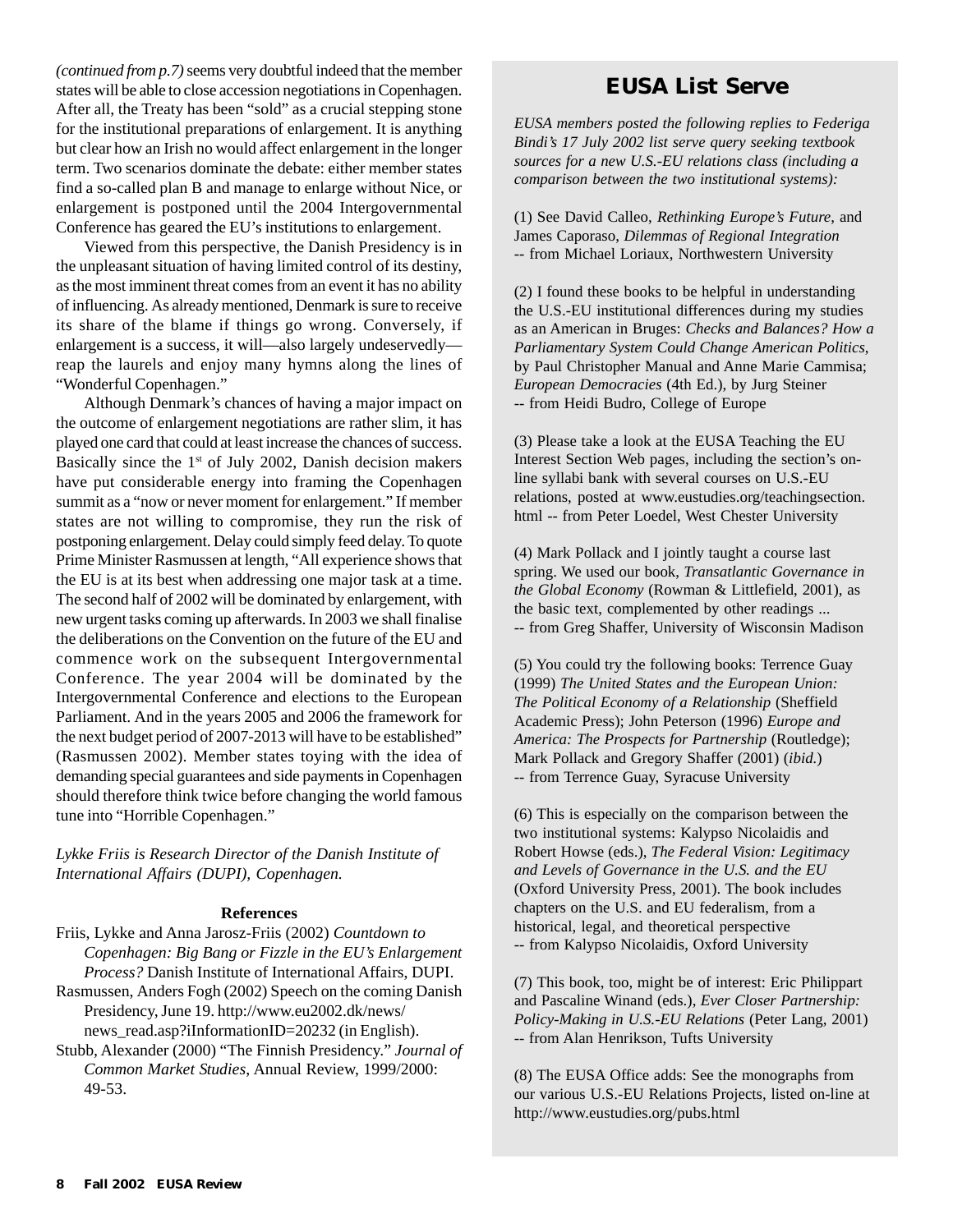# European Union Law the experience

*The Faculty of Law at the University of Leicester have been teaching postgraduates since 1975, and are one of the pioneers of distance learning. We began offering postgraduate qualifications by this mode in 1988, and we have graduated more than 1,000 distance-learning students. We offer three thriving programmes: in European Union Law, in Law and Employment Relations, and in Social Welfare Law. The courses we offer build on the research interests and expertise of members of a truly international law school, which draws its staff and students from many countries across the world.*

## **Faculty of Law**

**GRADUATE STUDIES - DISTANCE LEARNING**

## European Union Law

(Commercial/Employment)

LL.M./M.A. PgD *(October 2002 Entry)*

- Modular Programme
- Comprehensive materials
- $\triangleright$  Suitable for legal practitioners and other professionals
- ▶ Combines work with study
- Assessment by course work
- Two year Distance Learning

#### (Established 1991) Growing in Strength Accredited for CPD and NPP

## Contact

**Distance Learning Faculty of Law University of Leicester LE1 7RH, UK.**

**Tel: +44 (0) 116 252 2346 Fax: +44 (0) 116 252 2699**

**www.le.ac.uk/law/dlu** 

**email: dlads@le.ac.uk**

**Please quote** 

- The Foundations of EU Law
- Internal Market Law
- Economic & Monetary Union
- Competition law (option)
- Commercial law (option)
- Employment law (option)
- Consumer Protection



Distance learning enables students to pursue their studies as best fits their own circumstances, planning their own timetable of study to match their work and family commitments. It is an active method, in which students must read, learn and assimilate the material for themselves, although telephone and email support is available. There is also an opportunity for discussion and tutorial sessions at face-to-face residential workshops. Our experience of using these methods has been that students find the combination of home study to assimilate the basic information, and short residential workshops for discussion and tutorial help, an attractive and enjoyable option.

The University of Leicester's European Union Law Masters' Programme was established in 1991, the programme with over 300 graduates to date has attracted participants from over 40 countries and from every continent. A wide range of professions are represented including lawyers, company executives, governmental officials and human resources managers.

The intention behind the programme is to offer you both academic and professional opportunities. European Union Law is constantly changing. This programme will enable you to understand the subject, place all the elements in their proper context and feel able to analyse and deal with the practical issues that you may encounter in your day-to-day work. The programme is therefore both useful and interesting, designed to open your eyes to the underlying issues.

## *Who is the Course for?*

The course is intended for those concerned with developing both a professional and academic interest in the European Union and its legal and political dynamics for the purposes of both professional and personal development. Experience shows that course members are part of the "global village" with a spread of participants covering a seemingly infinite number of vocations, age groups, countries and nationalities, all with a shared interest in learning about the European Union. This diversity is one of the most exciting features of the University of Leicester distance learning experience.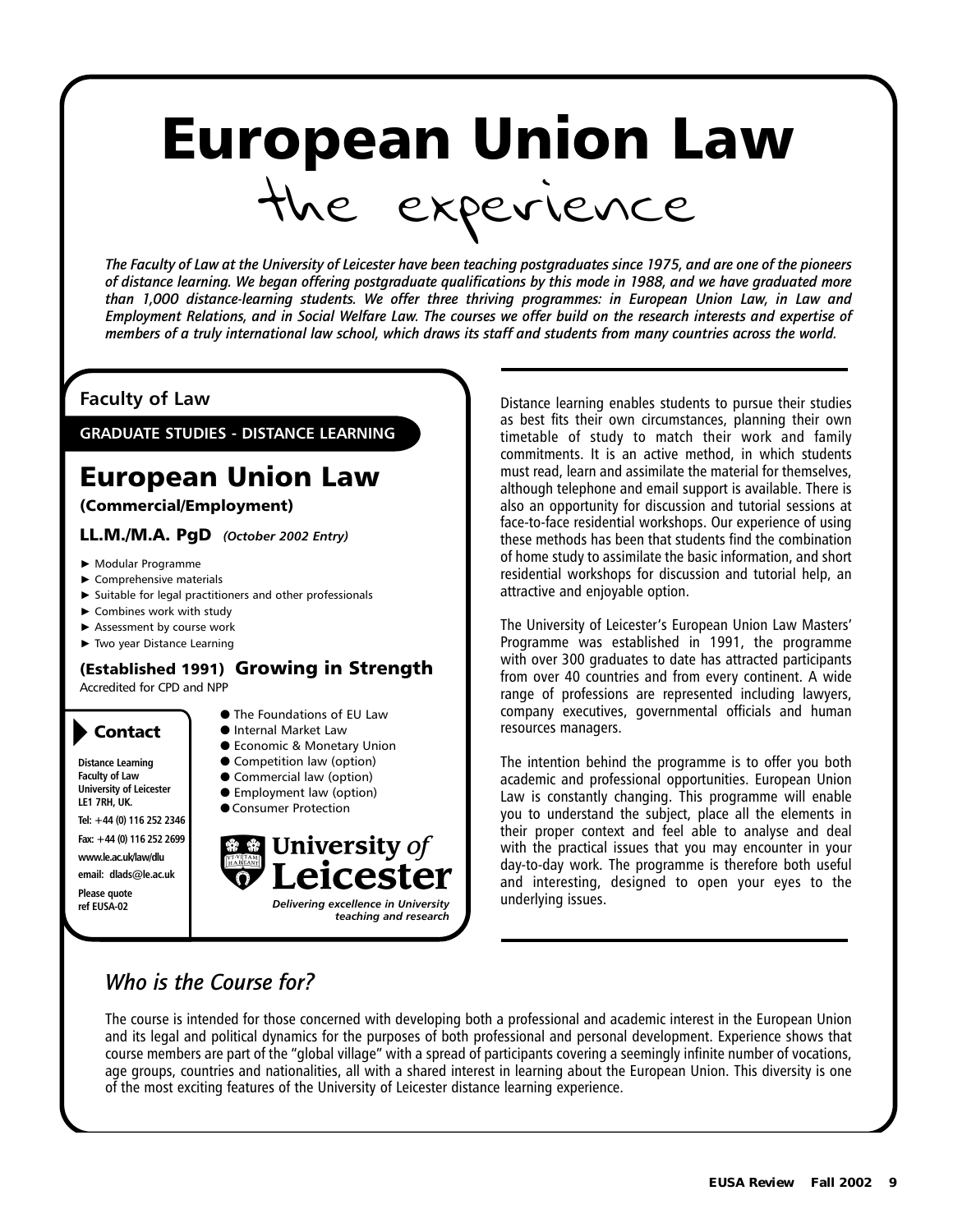## **Teaching the EU**

*Editor's note: This column is written by members of EUSA's "Teaching the EU" Interest Section. For details about the Section and how to join it, please visit* www.eustudies.org/ teachingsection.html.

#### **Teaching France and the EU in French and English Patricia W. Cummins**

TEACHING GRADUATE AND UNDERGRADUATE students in interdisciplinary courses on France and the European Union can enrich the teaching and develop the interests of language faculty at the dawn of the new century. Since changes in French national identity are taking place as a result of French participation in the European Union, French faculty have gone from integrating material on the European Union into their existing civilization and language courses to developing interdisciplinary courses dedicated to the European Union. Given the small class size typical of language courses, both my graduates and undergraduates in courses entitled "France and the European Union" have been able to tailor some of the assignments to their specific needs.

#### Student Population

At the University of Toledo (UT), I taught graduate seminars in French during 1999 and 2000 to students who were either school teachers or MBA students. At Virginia Commonwealth University (VCU) in 2002, I teach an undergraduate course in English that has an added discussion hour in French for those who take the cross-listed course for French language credit. The VCU undergraduate class consists not only of French majors and business students but also political science and history majors. Although currently the undergraduate class is offered under a special topics rubric, it is being proposed as a regular undergraduate course that we expect to satisfy major requirements for several programs as well as a general education requirement.

#### Course Materials

Course materials were provided to students through course packs. They consisted primarily of free materials provided by the European Union in both English and French. The starting point for the course pack was the overview provided by Pascal Fontaine in *L'Europe en dix leçons* (in English, *Europe in 10 Points*), and his more recent *Une idée neuve pour l'Europe: La déclaration Schuman 1950-2000*, and its English-language counterpart. He gives a good overview of the history of the European Union and its institutions and activities. Subsequent materials in the course pack included publications specific to the topic covered in a given week, and many of those were obtained free of charge from the offices of the European Union.

In addition to such readings, students were required to have regular access to the Internet, and special opportunities for Internet access were provided through either the UT or the VCU Language Learning Center both during and outside of class. Some frequently used sites that students consulted are: the EU's home page and other EU sites, at europa.eu.int, and other sites included French search engines such as www.yahoo.fr and www.wanadoo.fr and French publications' Web sites like www.lemonde.fr or www.lesechos.fr. Since they had to do research on special topics, students were encouraged to consult Tennessee Bob's French links at www.utm.edu/departments/ french/french.html and the French news agency *Agence France Presse*'s www.afp.fr, which has links to French media worldwide. Focusing on specifically French topics, students were encouraged to use the French Embassy's site www.info-france-usa.org, as well as the site of the French Ministry of Foreign Affairs www.diplomatie.fr/index.gb.html. Several other sites focused on French politics, and we provided our French partner school as a resource for students.

Other materials for student projects were made available in a resource area of the Language Learning Center. The instructor provided study guides to students in paper version at UT. They are made available to students through www.blackboard.com at VCU. Anyone wishing to explore the Blackboard site I set up may be provided a special access code by contacting me at pcummins@vcu.edu. There are a number of other study aids and links available on that Blackboard site.

#### Course Content

Course content over a semester period includes the following topics:

- history of the European Union from 1950 to the present
- introduction to institutions of the European Union and its political groups
- comparison of French institutions and political groups with those of Europe
- review of the major events leading to the European Monetary Union and the euro from 1979 to the present
- development of the Single Market and its implications
- the Treaty of Maastricht and the Treaty of Amsterdam and the results of and issues related to the implementation of their provisions
- regions of France and regions of Europe
- French and European social issues and labor issues
- French and European agriculture and industry
- French and European financial markets and the service sector
- French and European educational and cultural issues
- French and European environmental issues
- France and Europe and the United States
- France and Europe and the World

#### Course Format

Format for the course is a three-hour seminar that takes place in a classroom not far from the Language Learning Center. The first hour of the course is dedicated to presentation of new materials, review of the study guides prepared as homework, and short quizzes to assure comprehension. In the second hour, students are given Web assignment sheets and within assigned groups they explore specific topics on the Internet in the nearby Language Learning Center. In the final hour, the groups exchange information on their specific Web topics. During the final minutes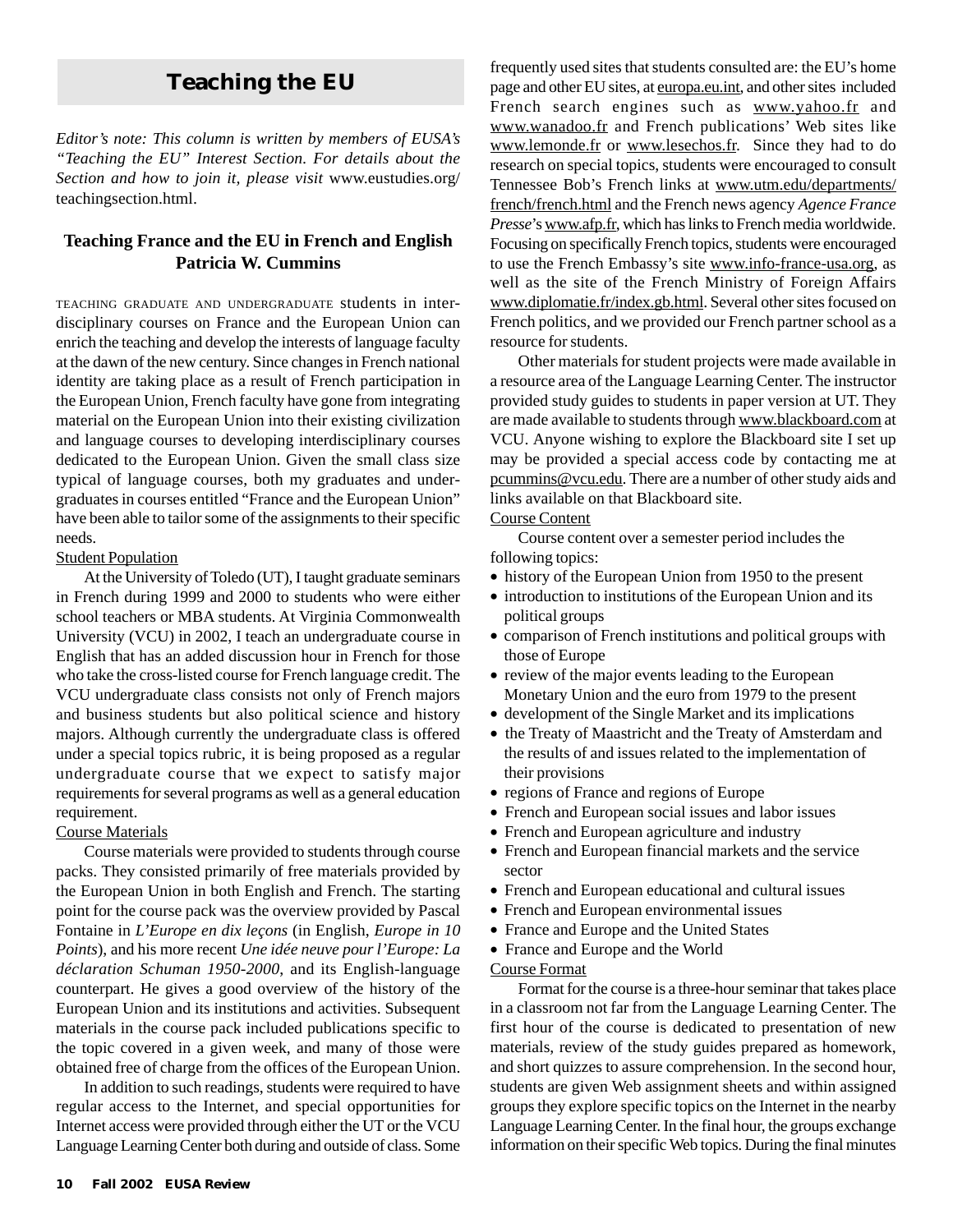of the course, students either select or review their individual course projects (usually tailored to student interests). Homework assignments consist of readings from the course pack and from Internet information resulting from student Web searches. Some Web searches require students to work with other class members for a group report during the first hour of the next class. Individual projects are also done as part of the homework assignments. **Grading** 

Grading is based on quizzes, individual projects, group projects, and class participation. Individual projects go through at least two drafts and in their final form are expected to be good enough for majors to use this as an item for assessment portfolios for their major. They are also encouraged to participate in the undergraduate International Studies colloquium held on campus each November. At the graduate level, school teachers prepared lesson plans to accompany the books they used in their high school classrooms, and three of those teachers accompanied me to the 2000 annual meeting of the American Association of Teachers of French in Paris where they presented their work to other high school teachers. An MBA student gathered information on ecommerce in France and subsequently used what she learned on the job. The number of students has been limited to twenty-five, a limit that allows for writing intensive course work and much individual attention student projects.

#### Course Goals

Goals for the class include the improvement of or acquisition of skills as well as the learning of content. French classes always include a focus on reading, writing, speaking, and listening skills in French while acquiring cultural competence. The undergraduate class taught in English also allows students to develop their oral and written communication skills. However, a new aspect of the course as it is taught in Fall 2002 involves Blackboard (on-line) discussion groups and chat rooms during October and November with students from the Center of Education and Research Applied to Management (CERAM) business school in southern France. Students from CERAM are in some cases working in a Master's program that is delivered entirely in English, and they are able to interact with class members who do not speak French. Those taking the course this semester for credit in French language must work with CERAM students in French-language discussion groups and chat rooms. Skills VCU students are expected to acquire from the interaction with CERAM students are not limited to skills in using technology or in written communication. Students have specific discussion group assignments that are designed to improve cross-cultural communication for students in France and the United States.

My role as a humanities faculty member has expanded beyond French language, culture and civilization to more opportunities to teach about cross-cultural communication, especially as my students communicate with their European counterparts. After publishing two books focused on French for business, an area in which the European Union and NAFTA played significant roles, my next book will have an interdisciplinary focus on French national identity and culture within the European Union. Some of my VCU colleagues teaching German and Spanish are also considering interdisciplinary

courses on the European Union that focus on Germany or Spain, and the course proposal has been designed as "\_\_\_\_ and the European Union," so that the target country can change from semester to semester. Those in other departments are discussing possible team teaching and joint research opportunities. Teaching France and the European Union changes each time I do it, and I welcome any comments, suggestions, and opportunities to collaborate with colleagues elsewhere.

*Patricia W. Cummins, professor of French and international studies at Virginia Commonwealth University, is working on a book on French national identity and its evolution within the European Union.*

#### **References**

- Cummins, Patricia W. (1995) *Issues and Methods in French for Business and Economic Purposes.* Carbondale, IL: American Association of Teachers of French.
- *\_\_\_\_\_* (1982) *Commercial French.* Upper Saddle River, NJ: Prentice-Hall.
- Fontaine, Pascal (2000) *A New Idea for Europe: The Schuman Declaration 1950-2000*. European Documentation Series. Brussels, Belgium: European Commission. On-line at http://europa.eu.int/comm/dg10/ publications/brochures/docu/50ans/txt01\_en.html
	- \_\_\_\_\_ (1998) *Europe in Ten Points*. European Documentation Series. Brussels, Belgium: European Commission. On-line at http://europa.eu.int/comm/dg10/publications/brochures/ docu/10lecons/txt\_en.html

#### **Constitutionalism Web-Papers**

The editors of Constitutionalism Web-Papers (ConWEB), EUSA members Jo Shaw and Antje Wiener, announce the publication of new papers on ConWEB; they papers are free to download: No.6/2002: "Pathos and Patina: The Failure and Promise of Constitutionalism in the European Imagination," Ulrich Haltern, Humboldt Universität Berlin No.5/2002: "Education, Multiculturalism and the EU Charter of Rights," Chloe Wallace, University of Leeds and Jo Shaw, University of Manchester No.4/2002: "Drafting a European Constitution: Challenges and Opportunities," Andreas Follesdal, University of Oslo

No.3/2002: "Europe in the Republication Imagination," Dimitris N. Chryssochoou, University of Essex No.2/2002: "Brussels Between Bern and Berlin: Comparative Federalism Meets the European Union," Tanja A. Börzel, Humboldt University, and Madeleine Hosli, University of Amsterdam

To download the papers (PDF files), go to: http://www.les1.man.ac.uk/conweb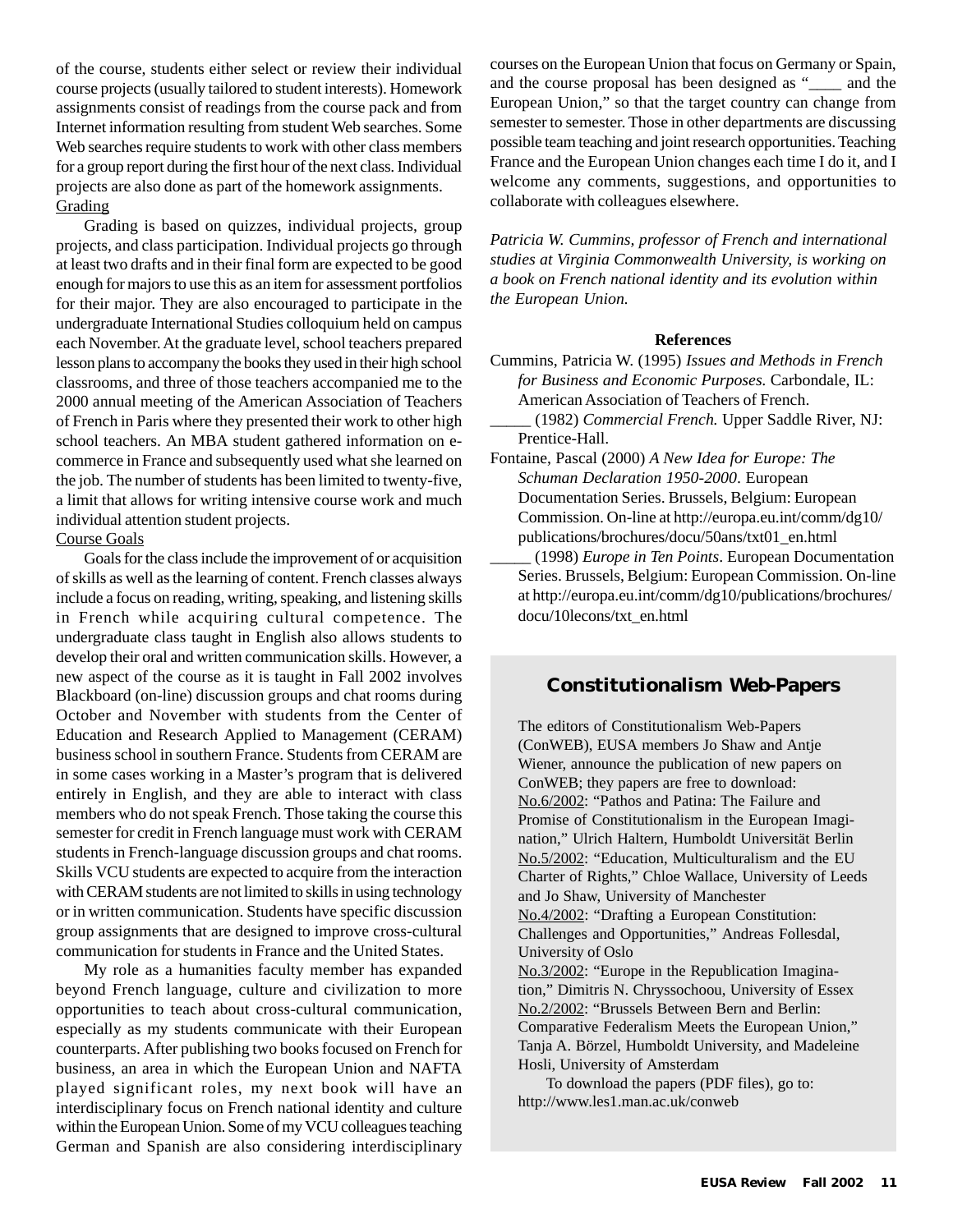## **Book Reviews**

#### **Tanja A. Börzel.** *States and Regions in the European Union: Institutional Adaptation in Germany and Spain***. Cambridge: Cambridge University Press, 2002, 269 pp.**

AMONG THE MAJOR DEBATES in the field of European Union studies are those surrounding the issues of Europeanization, regionalization, and the democratic deficit. Tanja Börzel's new book makes useful contributions to each of these three debates, on the basis of a carefully researched comparative study of intra-state intergovernmental relations in Germany and Spain.

The theoretical core of the book concerns the first of these debates, as the author seeks to explain the differential effect of European integration on domestic institutional change. Rejecting predominant resource-dependency approaches to explaining the domestic impact of Europe (liberal intergovernmentalism, neofunctionalism, multilevel governance) because they wrongly predict convergence and do not sufficiently account for national variation in domestic institutional change, Börzel constructs her own historical institutionalist model, drawing on the insights of both rational choice and sociological institutionalism. Her "Institution Dependency Model (IDM)" argues that institutions mediate the domestic impact of Europe, depending on both the "goodness of fit" of EU and domestic institutions (which determines the degree of pressure for adaptation and likelihood of change) and the adaptability of domestic institutions, which itself is largely the product of historically evolved institutional culture.

Börzel then applies her model in a comparative study of the impact of EU integration on intergovernmental (central stateregion) relations in Germany and Spain. These are comparable cases in that both are highly decentralized states in which regional governments possess a considerable amount of governmental resources and autonomy. Her basic argument is as follows: 1) European integration has altered the territorial balance of power in highly decentralized member states, creating an uneven distribution of both "say" (decision-making input) and "pay" (the financial burdens of implementing EU policies) that favors the central state to the detriment of regional governments; 2) regional governments in Germany (Länder) and Spain (Comunidades Atónomas, CCAA) responded very differently to similar pressures for institutional change created by European integration: while the Länder adopted a strategy of cooperation with the federal government to attain powers of co-decision in European policy and a sharing of implementation costs, the CCAA initially pursued a strategy of non-cooperation, seeking to "ring-fence" their competencies to protect them from central state incursion and establishing direct links to EU institutions that bypassed the central state. This divergence of response is largely the result of different institutional cultures and traditions: "cooperative federalism" in Germany, and "competitive regionalism" in Spain; and 3) while the Länder strategy proved relatively successful in redressing the territorial imbalance of power created by European integration, the more confrontational strategy of the CCAA did not. Eventually, through a process of experiential learning, the CCAA began adopting a more cooperative strategy, which emulated and borrowed from the more successful German approach. 4) As demonstrated with particular clarity in a more focused case study of EU environmental policy in Germany and Spain, Europeanization has promoted an increase in multilateral intergovernmental cooperation in these two highly decentralized member states.

Börzel's analysis and conclusions are based on solid empirical foundations, including extensive interview research (over 100 interviews with national and regional actors in both Germany and Spain between 1995 and 2000). They also seem fairly convincing, although one can doubt the power of her institutional cultural explanation of the CCAA response to Europeanization. While the Länder predisposition to cooperate with the federal government may well be the product of several decades of cooperative federalism, the Spanish regional system had only existed for less than a decade when Spain joined the EU in 1986 and began confronting head-on the pressures of Europeanization. While normative factors are undoubtedly important for explaining the CCAA response, these are probably more deeply rooted in Spanish history, culture, and ethnic differences, and not solely attributable to limited experience with an institutional system of regional governance that was only established in 1978.

The generalizability of her IDM model of domestic institutional change beyond the specific policy area of intrastate intergovernmental relations also remains to be seen, but it appears promising. Regarding this policy area itself, in her concluding chapter Börzel extends her study with a brief review of the literature on Europeanization and regionalization in two centralized member states (the UK and France) as well as three other highly decentralized systems (Belgium, Austria, and Italy). Her review shows that while European integration has not exerted a significant impact on territorial governance institutions in the former two countries, the latter three all display movement towards the model of "cooperative regionalism" found in the cases of Germany and Spain. This leads her to conclude that, rather than a generalized institutional convergence in response to Europeanization, we may increasingly see a pattern of "clustered convergence," or "convergence within certain clusters of member states whose domestic institutions (policies, identities) face comparable pressure for adaptation" (p.231). This is an interesting proposition that deserves to be explored further.

Beyond its contribution to the theoretical debate on Europeanization and domestic institutional change, Börzel's book also has important implications for the debate on regionalization in Europe. While some scholars have argued that European integration creates opportunities for sub-national regions to act independently and enhance their autonomy vis-à-vis the central state, others are not so sure, arguing that national governments can be effective "gate-keepers" and limit the impact of EU policies on domestic institutions of territorial governance. For the most part, regionalization skeptics have pointed to traditionally centralized or unitary states (the UK, France,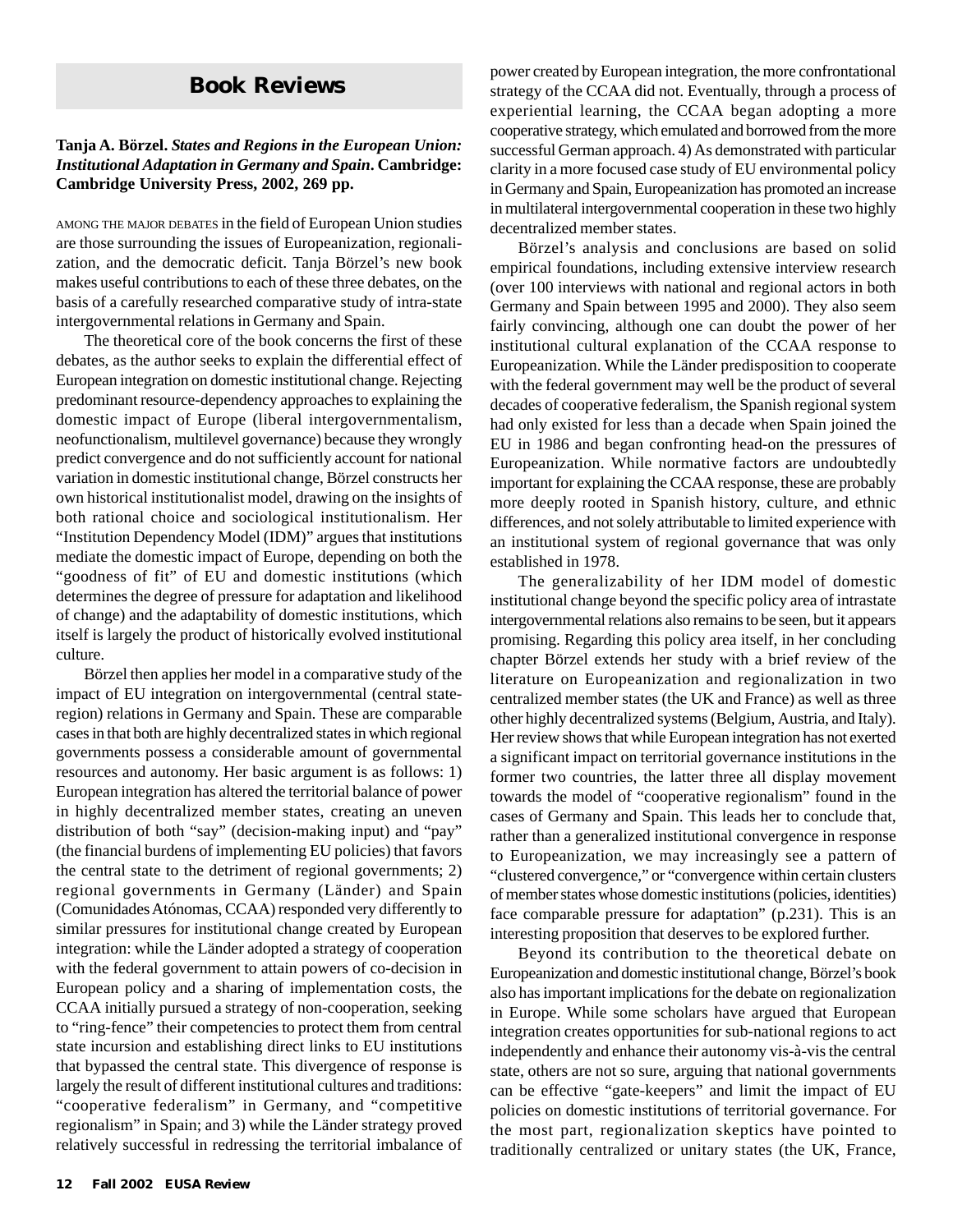Greece, Portugal) to make their case, leaving open the possibility that Europeanization does indeed enhance the autonomy of regions in federal or more decentralized member states (in addition to Germany and Spain, also Belgium, Austria, and Italy), in which regional governments have sufficient resources to exploit new opportunities presented by the EU. Börzel's findings undermine this thesis, however, by showing that, if anything, integration has a centralizing effect within decentralized systems. As the German and Spanish cases demonstrate, far from enhancing the independent power and autonomy of regions, integration makes them even more dependent on the central state and necessitates greater cooperation with national authorities in order to redress the imbalances of power and resources that it creates. In Europe's emerging multilevel system of governance, therefore, even in highly decentralized systems integration appears to be strengthening the power of the central state due to its pivotal role as link between Europe and the regions. This is an outcome that diverges considerably from the "Europe of the Regions" scenario.

Börzel's study also has important implications for the debate about Europe's democratic deficit. The shift of governmental power to the regional level is viewed by many in Europe as an antidote to the centralization of power in the EU's nonaccountable and non-transparent institutions, as well as the declining influence of democratically elected national parliaments as a result of integration. However, Börzel shows us that regionalization, to the extent and in the manner that it has occurred, may in fact contribute to this democratic deficit rather than providing a remedy. The model of "cooperative regionalism" that she argues is the emerging trend in decentralized systems is characterized by executive dominance (the cooperative interaction of central state and regional executives) and sectorization (the interaction of national and regional sectoral experts), and as a result, the growing marginalization of regional parliaments. Thus, cooperative regionalism contributes to the phenomenon of "deparliamentarization" that is widely decried as a key element of Europe's democratic deficit. While this is among the least well-documented arguments of the book, it is an important assertion and an implication of her study that deserves greater attention.

Börzel's book is a model of comparative empirical research demonstrating the usefulness of particular theoretical approaches and generating broader theoretical insights. Her book should be read by anyone interested in the debates on Europeanization, regionalization, and the EU's democratic deficit. It contributes substantially to our understanding of these issues, and provides us with much food for thought as well as questions for future research.

**\_\_\_\_\_\_\_\_\_\_**

**Michael Baun Valdosta State University**

#### **Matthias Kaelberer.** *Money and Power in Europe: The Political Economy of European Monetary Cooperation***. Albany: State University of New York Press, 2001, 254 pp.**

THIS BOOK CONSIDERS THE DEVELOPMENT of monetary policy regime rules in European Union countries from the early 1960s through EMU. As the book's title suggests, the explanation for these rules is rooted in the international relations literature. The focus is on power relationships in Europe, what determines them, and how inter-state bargaining given these relationships led to some monetary policy regime rules and not others. There are two factors that play a critical role. The first is the sign on the current account balance. Countries with positive balances are strong currency countries that have low inflation, while those with negative balances are weak currency countries with high inflation. Strong currency countries have leverage over weak currency countries because they do not face reserve constraints. The crucial point is that strong currency states can walk away from monetary "deals" that establish rules with other countries while weak currency countries cannot. The second explanation centers upon the leadership role of Germany. The country consistently has low inflation and therefore served as the standard setter for the rest of Europe, and this position allowed it to lead the other states.

The main finding is that Germany consistently gets what is important to it. The country does not want to adopt any monetary rules that would upset its domestic policy goals, namely the maintenance of low inflation. In practice, the rules that emerge reflect German preferences.

This book has several strengths. The cleavage between weak and strong currency states, while an incomplete explanation on its own (see below), makes sense and serves as a useful device to explain the strategies of actors, and especially of Germany. The argument in Chapter 3 that Germany is not a hegemon in the traditional international relations sense of the term is convincing. I like the emphasis on how a German policy of low inflation gives it a privileged, even dominant, role. The book is also nicely grounded in four decades of European monetary history. I knew little about the Commission's Second Action Programme (or Hallstein Initiative) proposed in 1962, which would have established a common currency by 1970 at the latest. More generally, the examination of more than just the EMU period gives the theoretical analysis more weight than similar analyses that focus just on the 1990s. Reinforcing Moravscik's (1998) argument, I also buy the contention that Germany got what it wanted in the EMU negotiations. The outcome was not decidedly pro-France (Garrett 2001).

I have two concerns about the book's argument that arise from two sub-fields in political science. From an international relations perspective, I am puzzled that the author did not integrate the role of the United States more explicitly into the discussion. If states are the main players, and if their relative power determines outcomes, then the United States is too critical a player to leave out. As Henning (1998) elegantly demonstrates, efforts at European monetary integration increased whenever (monetary) tensions with the United States increased. To be fair, the United States does appear in parts of the narrative and in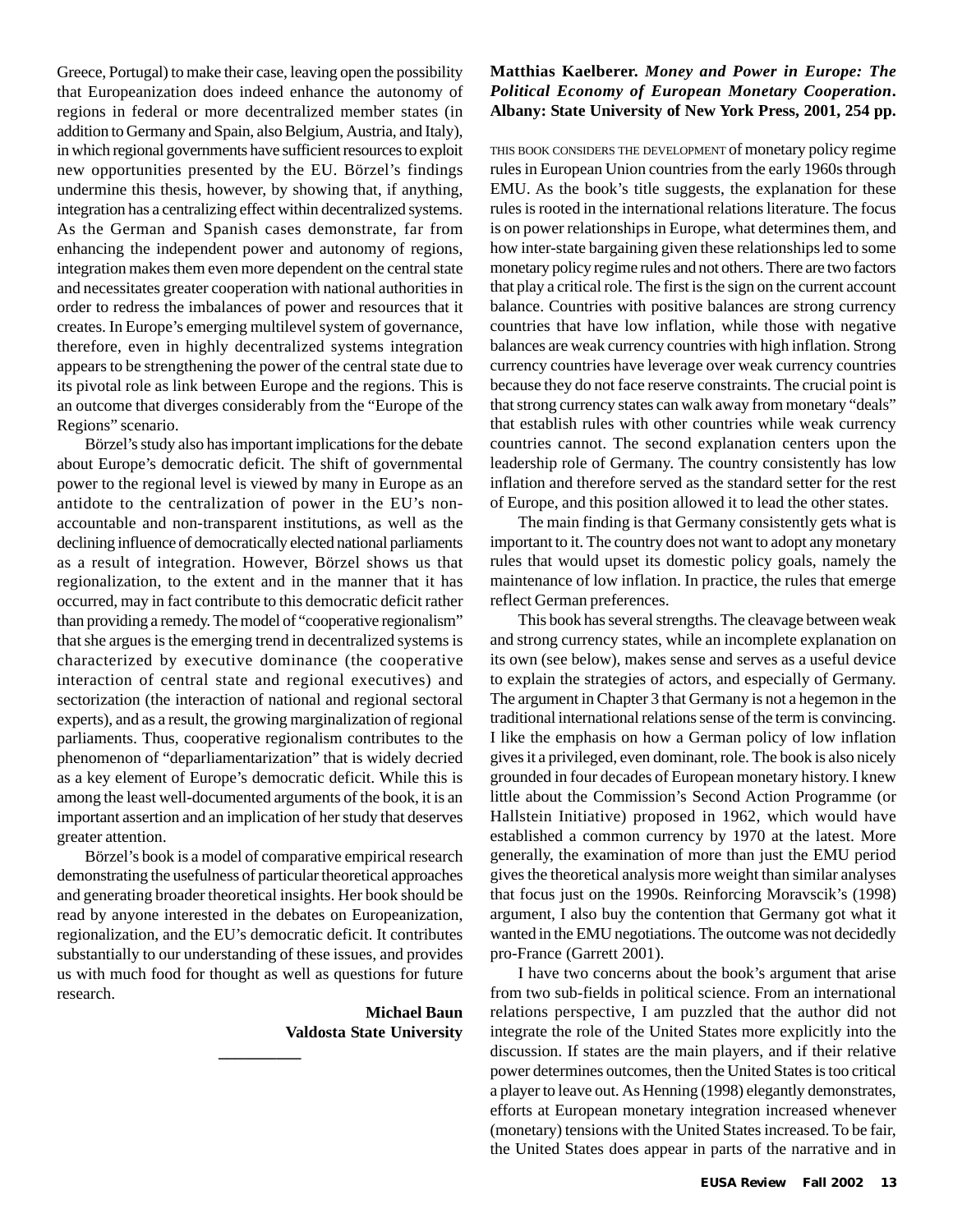*EUSA members interested in reviewing recent, EUrelated books should contact the book reviews editor:*

**Professor Mitchell P. Smith Dept. of Political Science University of Oklahoma 455 West Lindsey St. (Rm.205) Norman, OK 73019 USA E-mail mps@ou.edu Fax 405.325.0718** *Publishers should send two (2) review copies of books directly to Professor Smith.*

particular during the Bretton Woods period, but it is never integrated formally into the theory.

The second concern comes from a comparative political economy perspective. The book provides a sense of what Germany wants and what strategies Germany adopted to reach its goals. It does not, however, equally clarify why other states adopted the strategies that they did. Concerning weak currency states, there is a contention that they either had to swallow what Germany wanted or suffer often harsh economic consequences. In particular, the author emphasizes that they had two choices in several settings across time—either adopt a fix on German terms or devalue. Yet there was a third option, namely to float the currency outright. This is not the same thing as a devaluation, and reserves are less relevant under a complete float. An example comes from the establishment of the EMS in 1979. One weak currency country, Italy, chose to join, but with fairly large bands and (probably) with the intention to devalue where appropriate in any event. Another weak currency country, the United Kingdom, did not join at all when the rules were first created. The emphases on strong vs. weak currency states and on Germany's leadership position do not explain these divergent paths. Similarly, the focus on the strong currency states is almost exclusively on Germany. The index indicates, for example, that the Netherlands is mentioned only five times in the text. This is a shame. During the Maastricht negotiations, the Dutch often (though not always) served as the agenda-setter, and they did not simply propose whatever Germany wanted. Moving to a period not covered in the book, it is hard to understand why the Stability and Growth Pact did not die away after the Germans began to lose interest in 1996 without including the small strong currency countries that kept the proposal alive. Finally, comparativists would also like to understand why countries choose to be "weak" or "strong" currency countries in the first place.

These concerns aside, the book has much to recommend it. Scholars who would like an explicitly international relations perspective on monetary unification should read this book.

#### **Mark Hallerberg University of Pittsburgh**

#### **Amy Verdun (ed.)** *The Euro: European Integration Theory and Economic and Monetary Union***. Lanham, MD: Rowan and Littlefield, 2002, 282 pp.**

AMY VERDUN'S EDITED VOLUME is an attempt to shed light on the process of European monetary integration, specifically the European Monetary Union (EMU) process, using various theories of European integration. The book's core claim is that it advances the body of knowledge about the many facets of EMU. Verdun argues that the book does not seek to test the theories of integration, but rather use them to help us understand a complex and dynamic process.

While Verdun asserts that the book does not set out to "test" theories of integration, the book addresses three core sets of questions that ultimately weigh the relative explanatory power of the various theories of integration. The three sets of questions are: First, what is the usefulness of traditional and more recent integration theories in relative terms? Second, what do the theoretical approaches tell us about the EMU process and what is the value-added of each of the theories to explaining all or parts of EMU? Third, how is EMU embedded in a wider global process and how do national factors affect that process?

This is an ambitious set of questions, and the fourteen chapters of the volume do hold to these general core questions, which is not always the case in edited volumes. The book is divided into four sections. The first section examines the explanatory power of theories. Two of the chapters, by Verdun and Dieter Wolf respectively, deal with how neofunctionalism and intergovernmentalism contribute to our understanding of EMU and how their amalgamation could improve our understanding of the process. Verdun argues that it is best to avoid using one general theory of integration to understand the process and she advocates taking a "flexible approach" to understanding integration. Thus there are insights from both neofunctionalism and intergovernmentalism that can be useful to exploring EMU.

Wolf argues that if we added how interests and preferences are influenced by socio-economic structures to the theories of neofunctionalism and intergovernmentalism, then we can have a more complete analysis than is provided by those two theories alone.

The third chapter, by F. A. W. J. van Esch, focuses on how neorealism has not been able to provide much understanding of the EMU process. She attacks the notion that national preferences are assumed rather than explained in realist work on integration. She argues that to understand how countries approach integration, we must consider both domestic and international sources of preferences.

The second section of the book explores more recent theories of integration and international relations. Lloy Wylie explores the usefulness of the constructivist and neoliberal approaches to studying EMU. He sees merit in both types of explanations of EMU. According to Wylie, it was both convergence of interests and ideas that made EMU possible.

Kenneth Dyson also sees a convergence of ideas contributing to the development of EMU. EMU is also causing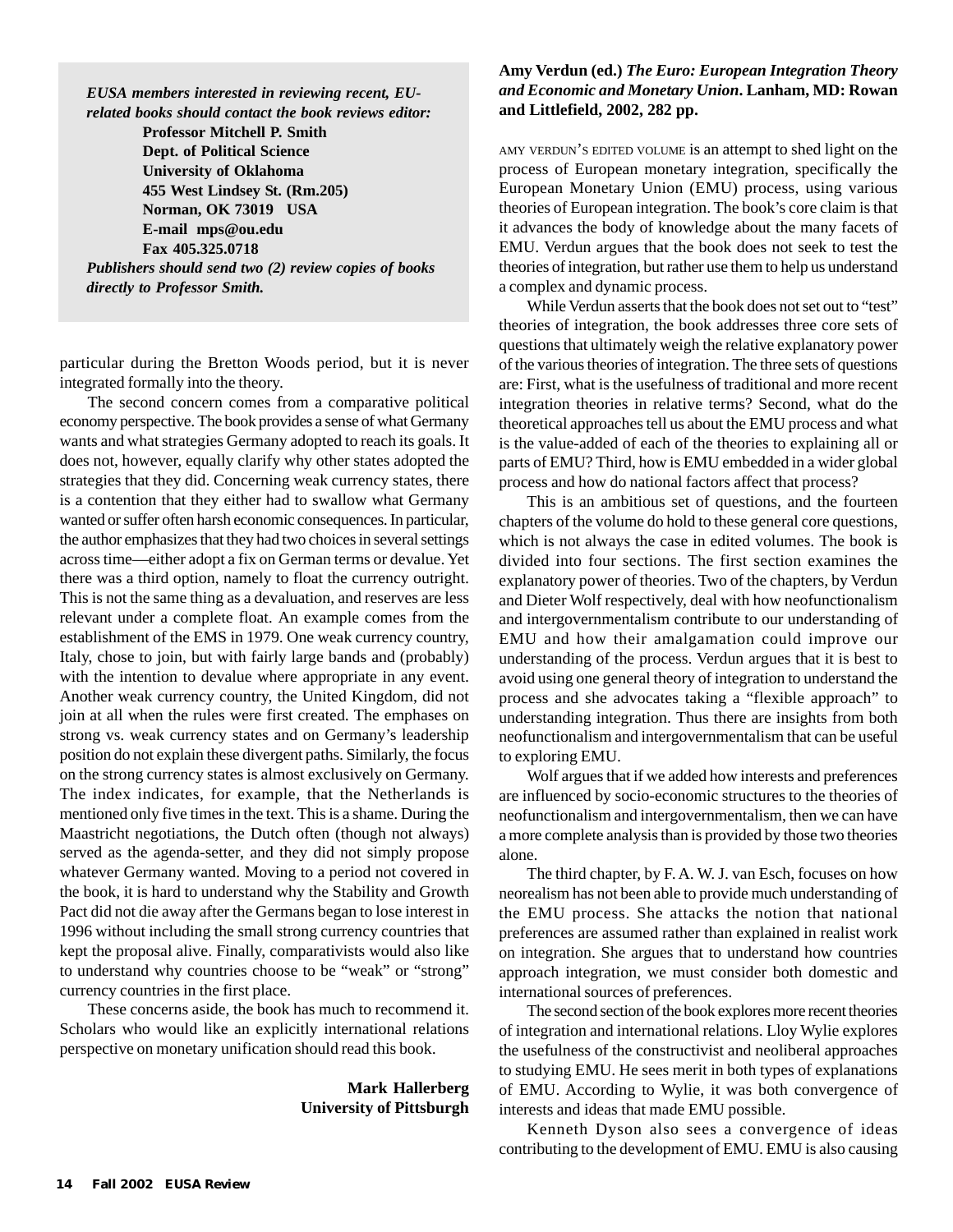a convergence of policies at the domestic level. But Dyson stresses that national differences persist that preclude a complete Europeanization of domestic policies related to EMU. He does not see EMU as the end of national political-economic differences in the foreseeable future.

Amy Elman takes a feminist perspective on the EMU process. She argues that women's identities have been neglected in the process of European integration. Specifically, the neoliberal ethos of the European integration project does not consider how the distribution of gains impacts men and women in different ways.

The third section of the book is devoted to exploring the accountability of institutions. The Peter Loedel chapter uses the theory of multilevel governance to explain the independence of the European Central Bank (ECB). He asserts that the ECB does operate, to a degree, as a multilevel governed institution. It is not merely the decision-makers at the supranational level who impact policy, but also those at the national level. Thus while the ECB is legally independent, there are avenues of accountability for the central bank.

Erik Jones' chapter on the ECB is a departure from the other chapters in that it does not build on integration or general international relations theory. Instead, Jones explains the independence of the ECB using general theories of central banking, which are rooted in American and comparative politics and the literature in monetary economics. He concludes that it should come as no surprise that the ECB was made an independent central bank, given that the consensus among scholars and practitioners of central banking is that an independent central bank is necessary to provide price stability, the cornerstone of a healthy economy. Jones makes it clear that he believes that making the ECB independent of government control was the right course of action for European decisionmakers to take.

The third section is completed by a chapter by Patrick Crowley that ascertains the economic impact of the Stability and Growth Pact. Like Jones, Crowley does not root his study in the theories of integration or international relations, but rather in economics. Crowley criticizes the design of EMU, specifically the lack of a mechanism to coordinate macroeconomic policy. He advocates a set of reforms for improving the prospects of the Stability and Growth Pact.

The Jones and Crowley chapters, while well written and argued, seem a bit out of place in a volume that is generally tied together conceptually. These chapters deviate from the preceding chapters in that they do not use integration or international relations theories to help explain their subject matter. They are also more prescriptive than the other chapters in the book.

The fourth and final section is comprised of three country studies. William Chandler explores Germany's role in the process of European monetary integration; Osvaldo Croci and Lucio Picci examine Italy's role; and David Howarth assesses France's role. Howarth argues for a personality-centered approach, focusing on the top national leadership, to understand countries' positions on European monetary integration. This is a unique argument in the existing studies of the monetary integration process.

Chandler explores the German position on European Monetary Union and describes how Germany has been beset with the dilemma of having to weigh its support for the integration process with its commitment to domestic goals, such as price stability. He concludes that the intergovernmental bargaining process leads to the development of supranational institutions, which begs the question of whether we can really separate intergovernmentalism from neofunctionalism. The book concludes with a chapter by Verdun and Wylie that summarizes the findings of the book.

This volume is, in general, a successful attempt to marry theory and empirical work to illuminate the hugely important process of European Monetary Union. The book does violate a claim that Verdun makes in the introduction: that the book is not meant to test theories of integration. It is implicit in several of the chapters, which aim to determine the usefulness of the theories, that the theories are in fact being tested for their explanatory power. Thus, there is a bit of a disconnect between what Verdun claims the book is intended to do and what the various authors do in their chapters.

The coverage of the use of theory to explain EMU is quite comprehensive and broader in scope than any other existing book on this subject matter. This coverage, combined with the high quality of scholarship that went into each of the chapters, makes the book a very welcome addition to the literature on European monetary integration. Despite the wide coverage of various theories, two schools of thought in international relations were not included for contributions: realism and Marxism. While the realist work of Joseph Grieco on European integration was criticized in the van Esch chapter, there is no chapter by a scholar written from a realist perspective. Granted, there are few scholars who study European integration from a realist perspective, but it is still an important perspective in the broader field of international relations. There are several scholars in Europe who have written on European monetary integration from a Marxian perspective, and at least one could have been included to enhance the theoretical breadth of the book. Space for such chapters could have been made by deleting some chapters that either overlapped in subject matter or did not fit into the book well because they did not apply integration or general international relations theories.

Overall, this book is a very meritorious contribution to our understanding of European integration that would be very useful in both undergraduate and graduate level courses.

> **Karl Kaltenthaler Rhodes College**

**Martin Schain (ed.)** *The Marshall Plan: Fifty Years After***. New York: Palgrave, 2001, 297 pp.**

**\_\_\_\_\_\_\_\_\_\_**

THE MARSHALL PLAN QUALIFIES AS one of the truly bold policy initiatives and great puzzles of the postwar multilateral economic order. In boldness, the Marshall Plan was equivalent in today's dollars to over \$100 billion in U.S. economic assistance for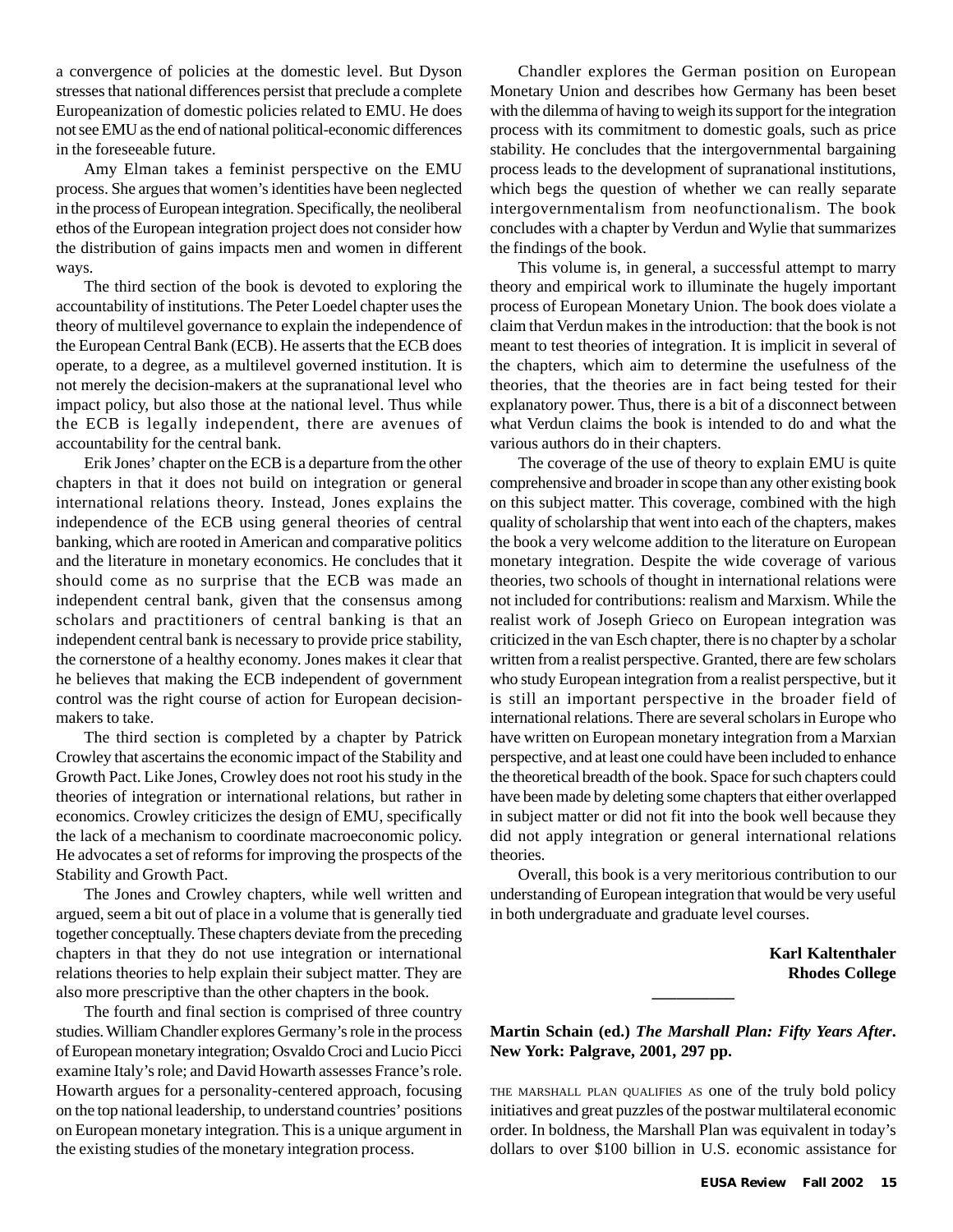Western Europe, and as a similar proportion of U.S. GDP would amount to just over \$200 billion (p.120). The enduring puzzle, and focus of Martin Schain's edited volume, *The Marshall Plan: Fifty Years After*, is how does one assess the long-term impact of the European Recovery Program (ERP)? As Schain points out in the preface, measuring this impact is not easy and after five decades the debate has grown more, rather than less, complicated. The book centers on two main themes. The first is the multidimensional role of the ERP in rebuilding postwar Western Europe, and perhaps more fundamentally, in restoring Europeans' faith in capitalism. This theme is well documented by the individual chapter contributions. A second theme explores the ERP's role in influencing the integration process that we now know as the EU. Although Cini's nicely detailed chapter is a partial exception, the chain of causation between the ERP and the EU integration process remains fuzzy in the volume as a whole. Rather than providing definitive answers, this volume offers a state-of-the-art retrospective on the ERP as an economic, political, and ideational package that became a cornerstone in Europe's postwar rebirth. It also indirectly confirms that debates over the ERP's impact are nowhere near resolution.

The book is composed of fourteen chapters, an introduction by Tony Judt, and a preface by Martin Schain. Eight chapters focus on country-specific contexts including: Czechoslovakia (Bradley Abrams), Greece (Stelios Zachariou), Britain (Jolyon Howorth), three chapters on France (Irwin Wall, Stewart Patrick, and Roland Cayrol), and two on the United States (Jacqueline McGlade, Robert Shapiro). The remainder examine ERP linkages to the EU integration process (Michelle Cini), NATO (Robert Latham), the political discourse of the Cold War (James Cronin), and three chapters on longer-term economic developments (Roy Gardner, Barry Eichengreen, Imanuel Wexler).

Taken together, the volume identifies four major dimensions to the Marshall Plan's impact. The first, and most controversial, is economic impact. In its immediate effects, no one denies the ERP mattered. Even hardcore skeptics like Alan Milward have acknowledged the ERP bridged temporary dollar shortfalls and widened economic bottlenecks to allow levels of investment and consumption which otherwise would have been deferred. But measuring the long-term impact proves more contentious. In Judt's assessment, skeptics like Milward discount the critical timing of this capital injection in reversing "the long descent of the European economies into self-defeating policies of deflation and autarky" (p.4). For Judt, Cronin, and others, the true novelty of the Plan lay in breaking the short-term vicious cycles and widespread sense of despair in the market (see psychological dimension below). Counterfactually, several authors credit the ERP with averting austerity policies and depressed living standards that would have risked fomenting domestic unrest. And for some, the long-term effects were even more impressive. Wexler, for example, directly credits the success of the ERP with the economic boom of the 1950s and 1960s. But others seem to disagree, and present evidence supporting the minimal impact view of revisionist historians like Milward. The chapter by Wall, for example, goes beyond the revisionist thesis to make a case that for France, Marshall aid primarily enabled and helped prolong the Fourth Republic's colonial wars in Algeria and Indochina.

The second dimension is how the ERP contributed to the Cold War division of Europe. As Eichengreen summarizes, the Marshall Plan framed the "East-West conflict as a choice between plan and market" (p.133). And within several Western European countries, Marshall aid conditionality helped delegitimize powerful Communist movements which were arrayed against free markets. The third is how the institutionalization of the Marshall Plan (in the form of the OEEC) helped forge a brand of "new thinking" among Europe's elites which contributed to the other (and even grander) postwar multilateral institutions in Europe (NATO and the ECSC/EU). These ideational factors, discussed most explicitly by Judt, Cini, and Eichengreen, included a shared perception that something new and radical was required to break the vicious cycle of policy failure and a receptiveness to the tenets of planning and managed capitalism. In this respect, as Eichengreen puts it, "the Marshall planners fueled an already powerful strand of communitarian thought with ideological roots deep in European Christian Democracy" (p.134).

The fourth factor is the intangible psychological dimension. According to Judt, the psychological boost of the Marshall Plan to Europe's leaders and citizens alike was even more important than the actual dollars in overcoming the "widespread sense of gloom and incipient disaster" (p.7). Cronin's chapter explores this dimension further and underlines how the timing for Marshall assistance galvanized confidence in capitalism and the fledgling European welfare state.

While impossible to do justice to all the text's rich findings in this brief review, several contributions deserve additional mention. Michelle Cini's chapter traces the tricky lineage between administration of the ERP and the initiation of the EU integration process. She carefully summarizes the dissonant views held within the U.S. administration for European integration, for example, between the "free traders" and New Deal "planners" (pp.14-22). The main contribution of her chapter, however, lies in the excellent analysis of the indirect influences on the EU process, and in particular, the role of the OEEC experience in providing "a framework for socializing West European elites into new ways of working and of familiarizing them with the practice as well as the language of European integration" (p.31). While she sidesteps the Milwardian argument that what Europe's elites learned with the weakly institutionalized and overtly intergovernmental OEEC model was how not to do things when they created the ECSC, she makes a strong case that this experience "induced a process of transnational socialization in favor of further cooperation" (p.32).

Another standout is Stewart Patrick's chapter on the entrepreneurial role of Jean Monnet in helping to cement "embedded liberalism" in France. Patrick adopts a constructivist approach to explain the competition between French "neoliberals" and "structural reformers." His chapter is based on a process-tracing research design to track how Monnet's comprehensive blueprint for economic management gave neoliberals the edge in reformulating the culture of French commercial policy.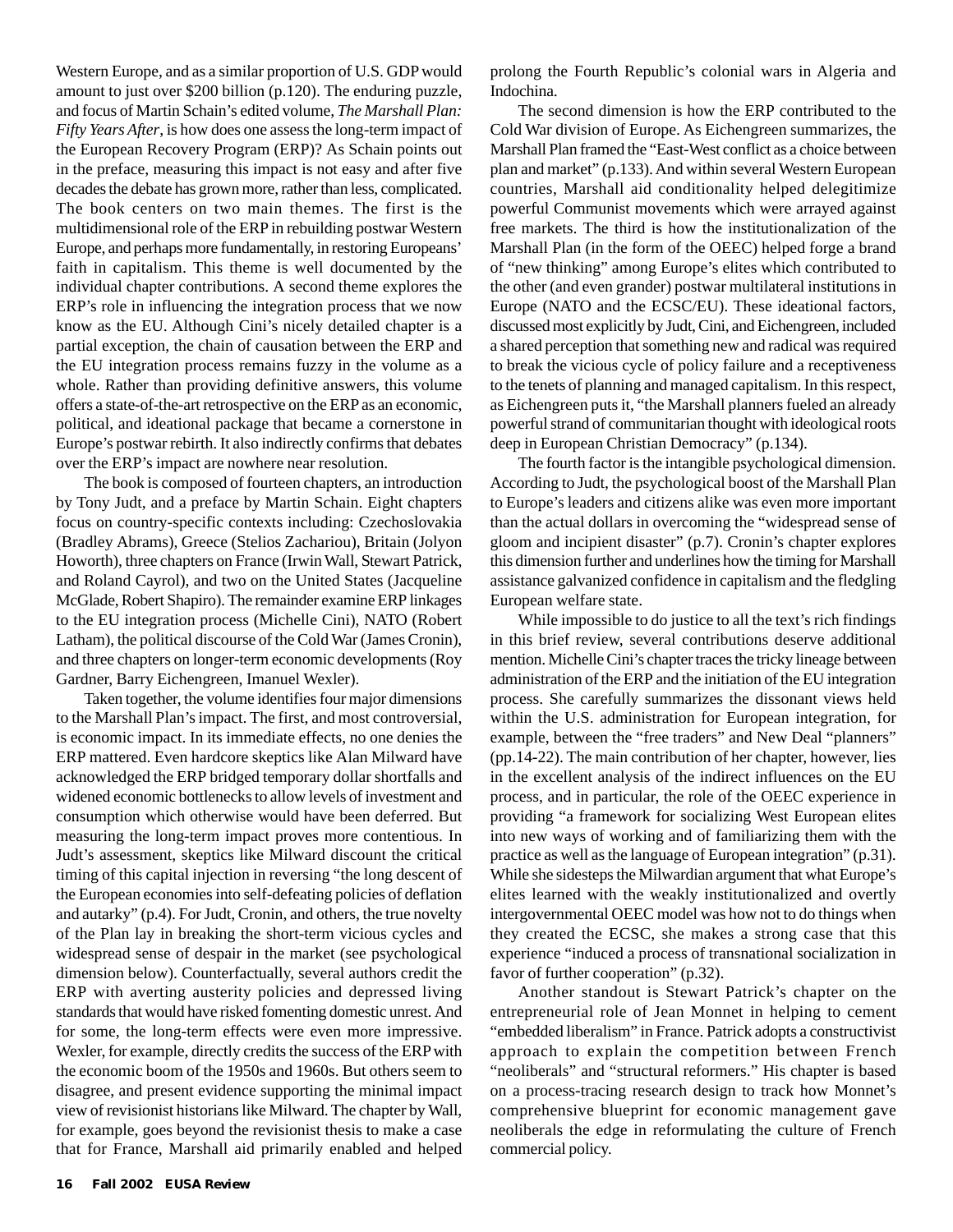And finally, Barry Eichengreen offers a provocative argument that Central and Eastern Europe today face a far different recovery trajectory than the West did fifty years ago, not so much because the generosity of donor states has dried up but because the nature of international capital markets is completely different. In today's era of global finance, Eichengreen argues, private capital markets serve as a "market-based Marshall Plan" to developing countries. One crucial difference, which Eichengreen does not consider, is that the volatility of today's "footloose" capital cannot provide anything close to the psychological support that Marshall planners indirectly supplied to Western Europe, and which several contributors found to be so decisive.

One shortcoming of the volume is a lack of integration between individual chapters; this leads to a fair amount of redundancy, especially on basic background to the ERP and on underlying U.S. preferences and motivations. It is also somewhat disappointing that differences of substantive interpretationespecially on the ERP's long-term economic effects and role in stimulating the EU integration process—are not more clearly identified and discussed. The volume would have benefited greatly from a concluding chapter which attempted to draw some generalizations across the range of individual contributions, though to some extent the introductory chapter by Tony Judt can also be read as a proxy for such a synthesis. In a terse nine pages, he delivers a tour de force overview of the disputed origins, impact, and legacy of the ERP. Judt's introduction, short but sweet, is certainly a highlight of the volume.

In summary, this book is highly recommended as a wideranging introduction to the role of the ERP in postwar Europe's recovery and a current survey of the debates surrounding its longterm impact. Readers still in search of more definitive answers would do well to also consult the classic and authoritative studies by Michael Hogan, Alan Milward, and John Gimbel, among others.

> **Jeffrey Lewis Oklahoma State University**

#### *EUSA's 5th U.S.-EU Relations Project (2003):* **The New Security Relationship - Elizabeth Pond, Project Scholar**

IN 1993, THE EUROPEAN UNION Studies Association (EUSA) launched its seminal U.S.-EU Relations Project in which prominent thinkers on current issues in transatlantic relations focus on a topic chosen by the EUSA board of directors and write an original monograph on it. The scholars also deliver their papers at workshops of experts on the issue and at the European Union Studies Association's biennial international conference. The EUSA, with the Council on Foreign Relations and later, Brookings Institution Press, has published four monographs resulting from the Project, and we are now delighted to announce the launch of our 5th Project, which will revisit our 1993 launch topic.

In 1993 Catherine McArdle Kelleher wrote the first monograph for the Project, *A New Security Order: The United States and the European Community in the 1990s*. In her work she examined how changes in an evolving Europe affected security relations, the impact of the opening up of Central and East European countries, and U.S. and European actions outside the NATO area (such as in the Persian Gulf). Kelleher wrote, "What is lacking at present is an agreed transatlantic political commitment to take on these [security] tasks in their entirety or even in some critical dimensions" (p.42). A decade later, 2003 Project Scholar Pond takes another look at the status of transatlantic security relations, especially in the face of the new challenge of global terrorism, and finds that transatlantic tensions in a number of areas have contributed to poorer prospects for cooperation.

On security relations between the United States and the European Union at present, Pond writes: "This time around, it's far worse than the lovers' spats of the 1980s, the 1970s, and possibly even the 1960s. The gulf between the U.S. and Europe is now both wider and deeper, and the resulting acrimony is worse. The spectrum of disputes covers everything from the chronic trade and burden-sharing quarrels to the International Criminal Court to the Kyoto Protocol to Iraq and Israeli-Palestinian violence to Hobbesian vs. Kantian perspectives—and the discrete brawls reinforce and exacerbate each other. The bad American temper toward the Europeans, along with European shock at discovering the transatlantic military gap, have brought European governments to accept a rhetorical responsibility for global (and not just European) security. But both the European dearth of defense funding and disagreements over tactics add to the estrangement."

Elizabeth Pond lives in Berlin and is writing a book about the Balkans on a grant from the U.S. Institute of Peace. Her most recent books are *The Rebirth of Europe* (Brookings Institution Press, rev., 2002) and *Die Stunde Europas* (Propylaeen, 2000). She is editor of the English-language *Transatlantic Internationale Politik* and contributes to the *Wall Street Journal*, the *Washington Quarterly*, and other publications; she was a correspondent for the *Christian Science Monitor*. Pond has been a fellow of the Woodrow Wilson Center, the Twentieth Century Fund, the John D. and Catherine T. MacArthur Foundation, and the National Endowment for the Humanities. She is on the advisory council of Women in International Security and is a member of EUSA, Council on Foreign Relations, International Institute for Strategic Studies, The Atlantic Council, and the German Council on Foreign Relations. In 2001 she received the Manfred Woerner Medal for contributing to peace and freedom in Europe.

Our 5th Project has been made possible in part by support from The German Marshall Fund of the United States, the Europe Program of the Center for Strategic and International Studies, who will host our Project Workshop, and Brookings Institution Press, who will publish the Project monograph. Visit www.eustudies.org/pubs.html for more information on our series.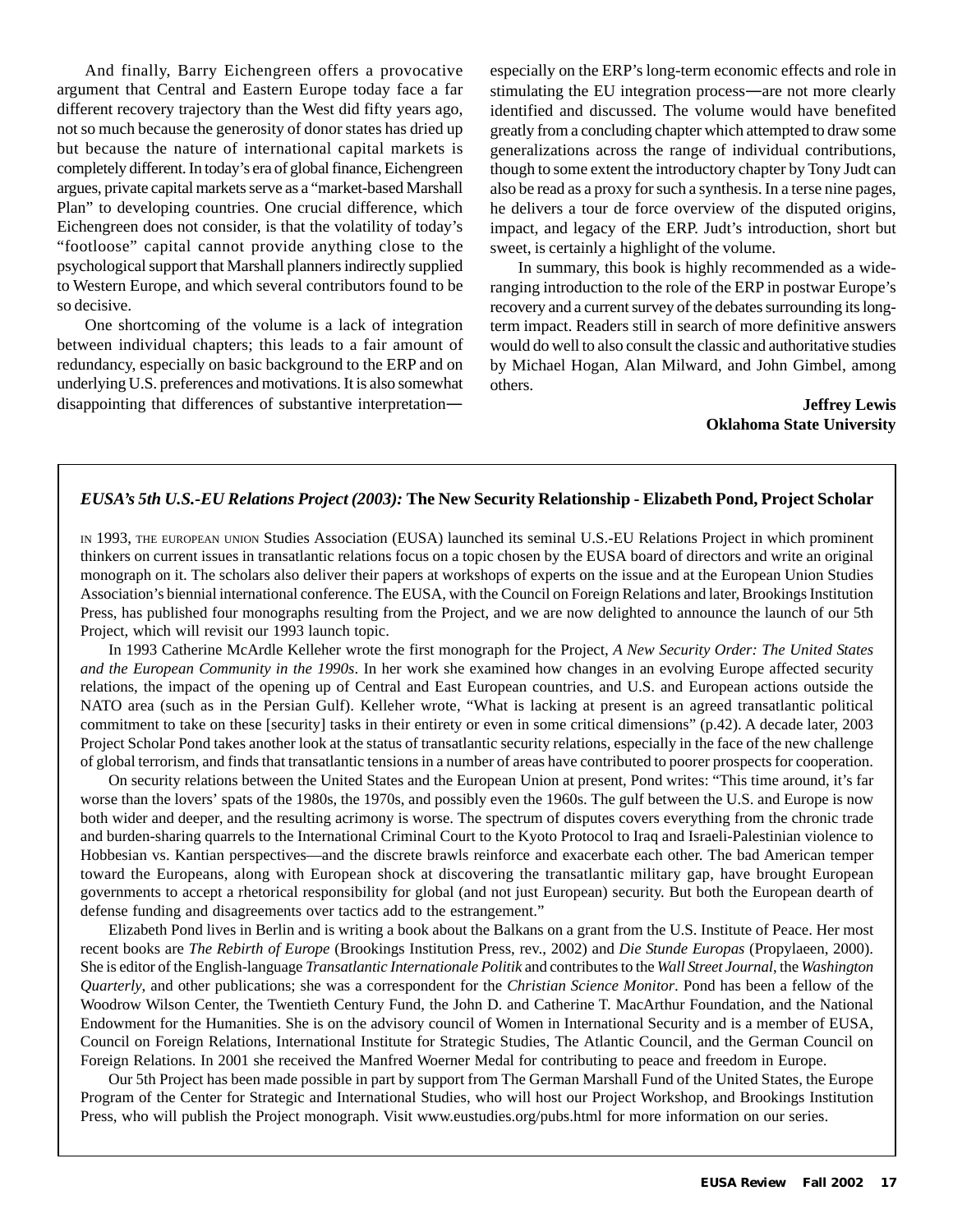## **Members Research Notes**

*Editor's note: The following is a compilation of currently funded EU-related research projects of EUSA members. The next compilation will appear in the Fall 2003* EUSA Review*.*

**Brian Ardy** is a research fellow working for **Iain Begg** (both of South Bank University, London) on an Anglo German Foundation funded project, "Employment Policies in Germany and the United Kingdom: The Impact of Europeanisation." Their German partners are **Wolfgang Wessels** and others at the University of Cologne.

**Kenneth Armstrong**, senior lecturer in law, Queen Mary, University of London, has received a Leverhulme Fellowship to research EU social inclusion policy and the open method of coordination in the context of devolution in the UK.

**Fulvio Attinà**, Jean Monnet Professor of EU Politics at the University of Catania (Italy), received the 2002 research fund of his university to study the construction of the Euro-Mediterranean security partnership.

Professor **Francesca Bignami**, Duke University School of Law, received German Marshall Fund senior research support in 2002-03 to investigate the impact of EU law on domestic constitutional and administrative law.

Dr. **Tanja A. Börzel**, lecturer at the Humboldt University, Berlin, received a grant from the German Research Foundation in 2002-04 to investigate conditions under which member states violate European law.

**Christopher Burdick**, The Fletcher School, Tufts University, received a research scholarship from the Frank Fund of the Association To Unite The Democracies for a project on federalism in the context of the European Convention.

**Helen Callaghan**, Ph.D. candidate at Northwestern University, received a Chateaubriand fellowship from the French government and a Max Planck fellowship from the Council of European Studies to conduct research on the domestic sources of intergovernmental disagreement regarding the harmonization of company law in the European Union.

Doctoral candidate **Lucian Cernat**, University of Manchester, received a PHARE-ACE dissertation grant for his research on the impact of institutional transformation on economic performance in EU candidate countries, with a focus on Romania.

Postdoctoral research fellow **Ben Crum** (Ph.D., European University Institute) received a 2002-04 Marie Curie Fellowship to pursue his research on the sources of legitimacy of the EU at the Centre for European Policy Studies in Brussels.

**Kevin Featherstone**, Venizelos Professor, the Hellenic Observatory, London School of Economics, is co-investigator for an Observatory project researching the impact of Europeanization on domestic adaptation in Greece in the areas of pension, labour and taxation policies.

Professor **Terri Givens**, University of Washington Seattle, received a Ford Foundation Postdoctoral Fellowship in 2002- 03 to investigate the relationship between EU and national level immigration policy.

**Liesbet Hooghe**, University of North Carolina Chapel Hill, received an Alexander von Humboldt Research Grant in 2002- 03 for her project, "Domestic Politics by Other Means: Political Parties and the Future of Europe."

Visiting professor **Clifford A. Jones**, University of Florida Levin College of Law, is co-recipient of a grant from the Center for International Business Education and Research to research the situation where network industries such as Microsoft face potentially conflicting remedies imposed by the EU and USA antitrust regimes.

Dr. **Andrew Jordan** (University of East Anglia, UK) is corecipient of a European Science Foundation grant to study the Europeanisation of environmental policy in ten EU states; he is manager of the Economic and Social Research Council (UK) Programme for Environmental Decision Making, based at CSERGE, University of East Anglia, for 2001-06.

Professor **Joseph S. Joseph**, University of Cyprus, has been awarded a Jean Monnet Chair on European Foreign and Security Policy, to do research on security aspects of the next EU enlargement with emphasis on the accession of Cyprus.

Dr. **Bart Kerremans** and Dr. **Jan Beyers**, both at Katholieke Universiteit Leuven, received a research grant from the Scientific Fund Flanders for a three-year research project, "Access and Legitimacy: EU Trade Policymaking in the WTO and Opportunities of Access for Societal Interests."

Dr. **Johan Lembke**, George Washington University, received research grants from the Swedish Institute of International Affairs and the Swedish-American Foundation to research transatlantic economic relations and institutional development in high technology and critical infrastructures (biotechnology, space, and civil aviation and maritime safety and security).

Doctoral candidate **Willem Maas**, Yale University, received a 2002-03 University Dissertation Fellowship for his research on the politics of EU citizenship.

Professor **David G. Mayes**, South Bank University (London) and Bank of Finland, has received funding from the Bank of Estonia to coordinate a comparative project on the Monetary Transmission Mechanism in the Baltic States in 2003.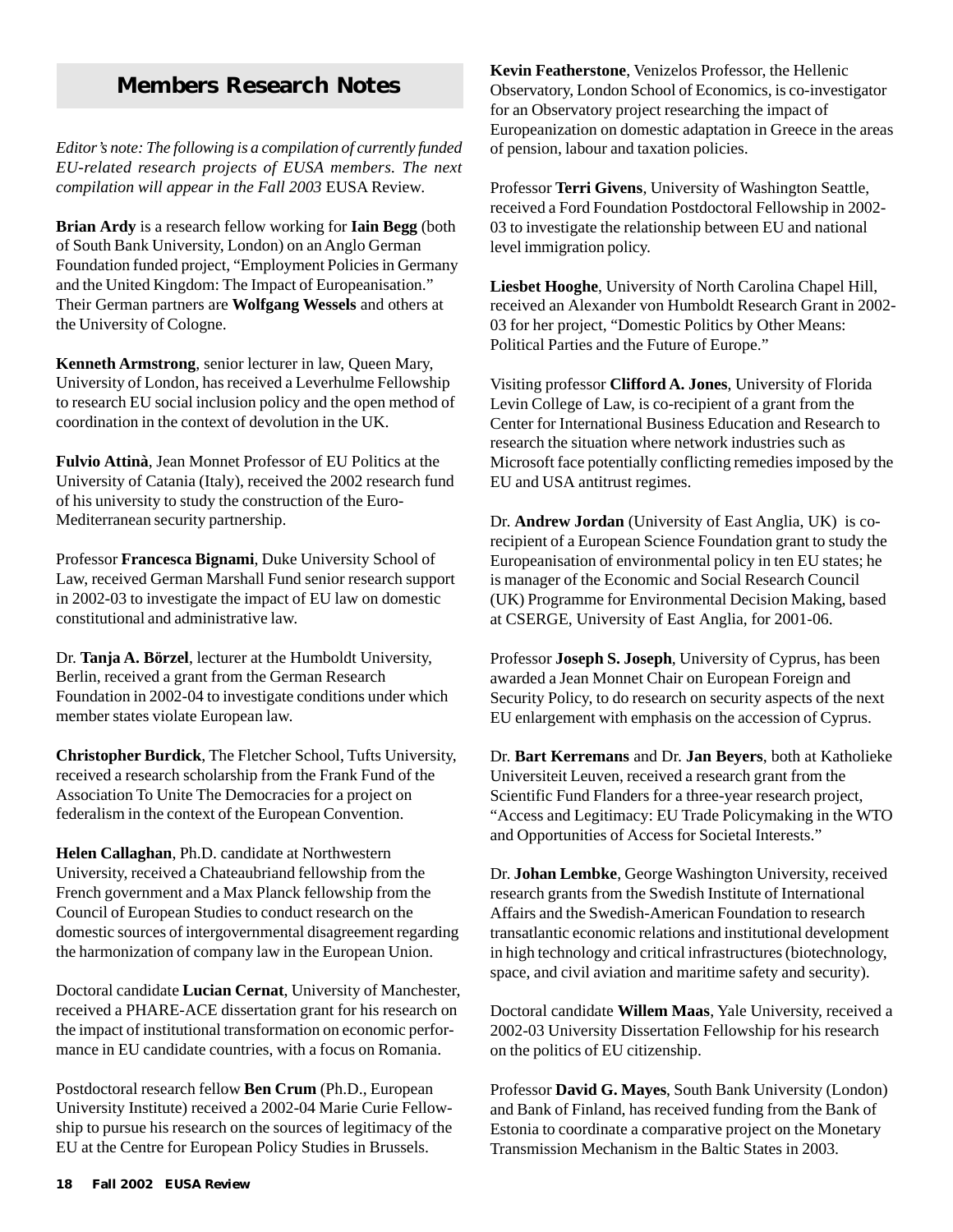Doctoral candidate **Frederic Merand**, University of California Berkeley, received a 2002-03 Institute for Global Conflict and Cooperation dissertation fellowship for his research on the impact of European Security and Defense Policy on military organization and doctrine in France, Germany, and the United Kingdom.

**Layna Mosley**, assistant professor of political science, University of Notre Dame, received a German Marshall Fund fellowship for a project analyzing the impact of foreign direct and portfolio investors on government policy choices in Central and Eastern Europe.

Professor **Brent Nelsen**, Furman University, received a fully funded writing leave from his university during academic year 2002-03 to complete his co-authored study, "Religion and the Struggle for Europe: How Religion Divides the European Union and Why It Matters."

**Elizabeth Pond**, editor of *Transatlantic Internationale Politik* and EUSA's 5th U.S.-EU Relations Project Scholar, has also received a two-year grant from the U.S. Institute of Peace to write about the impact of the EU on the Balkans and of the Balkans on the EU.

Professor **Jo Shaw**, University of Manchester, is a coresearcher on the Constitutionalisation of Transnational Political Parties. The work is funded by a grant from the Economic and Social Research Council (UK).

Professor **Steven J. Silvia**, American University, received a 2002-03 DaimlerChrysler Fund Fellowship to be in residence at the American Institute of Contemporary German Studies, to investigate the impact of European Monetary Union on labor markets in France, Germany, and Italy.

**Carolyn M. Warner**, associate professor of political science, Arizona State University, received a U.S. National Science Foundation Professional Opportunities for Women in Research and Education grant to study corruption and fraud in the EU.

Dr. **Anthony R. Zito**, is co-recipient of a UK Economic and Social Research Programme on Future Governance Grant for 2000-03 to assess the use and transfer of new environmental policy instruments in the EU and five member states.

*Special note*: Comparative Federalism (COMFED) is a new research project funded by the U.S. Dept. of Ed. FIPSE and the European Commission to promote the comparative study of the American federal system and the developing quasi-federal institutions of the European Union in 2002-04. Five EUSA members are among the COMFED project directors: **Renaud Dehousse**, Institut d'Etudes Politiques de Paris; **John Keeler**, University of Washington; **Anand Menon**, University of Birmingham; **Alberta Sbragia**, University of Pittsburgh; and **Martin Schain**, New York University.

## **Spotlight on Austria in the USA**

*Many EUSA members focus on EU member states. This feature highlights an individual EU member state's official presences in the USA, and more.*

#### Important Web sites

• Primary diplomatic Web site: www.austria.org The Embassy of Austria and the Austrian Press & Information Service are located at 3524 International Court NW, Washington, DC 20008.

Missions Embassy of Austria in Washington and consulates in Chicago, Los Angeles, and New York. Honorary consulates too numerous to list here, from Anchorage, Alaska to San Juan, Puerto Rico; find list and contact information on the Embassy's Web site. The U.S. Embassy in Austria (on-line at www.usembassy.at/en) is located at Boltzmanngasse 16, A-1090 Vienna, Austria.

Media *Austria Today* (on-line at www.austriatoday.at) is an English language newspaper, often including features on EU-related issues.

The United States Austrian Chamber of Commerce (on-line at www.usatchamber.com), located at 165 West 46th Street, New York, NY 10036, telephone 212 819 0117, e-mail  $\langle$ office@ usatchamber.com>, has individual and corporate memberships and organizes networking events.

The Austrian Cultural Forum (an Austrian government agency), located in Manhattan (on-line at www.acfny.org), "seeks to enhance the appreciation of contemporary Austrian cultural achievements in the United States." Telephone 212 319 5300.

#### Selected scholarly resources

• The University of Minnesota hosts the Center for Austrian Studies (on-line at www.cas.umn.edu). Contact e-mail <casahy@umn.edu>. They publish working papers and the *Austrian History Yearbook*. • The University of New Orleans hosts Center Austria (on-line at www.centeraustria.uno.edu).

Contact e-mail <camc@uno.edu>. They publish a book series, *Contemporary Austrian Studies*. Volume 10 (2002) is *Austria in the European Union*.

• *Austrian Studies* is an English-language journal focusing on Austria 1750 to present, published by the Modern Humanities Research Association (on-line at www.rhul.ac.uk/German/AustrianStudies.html)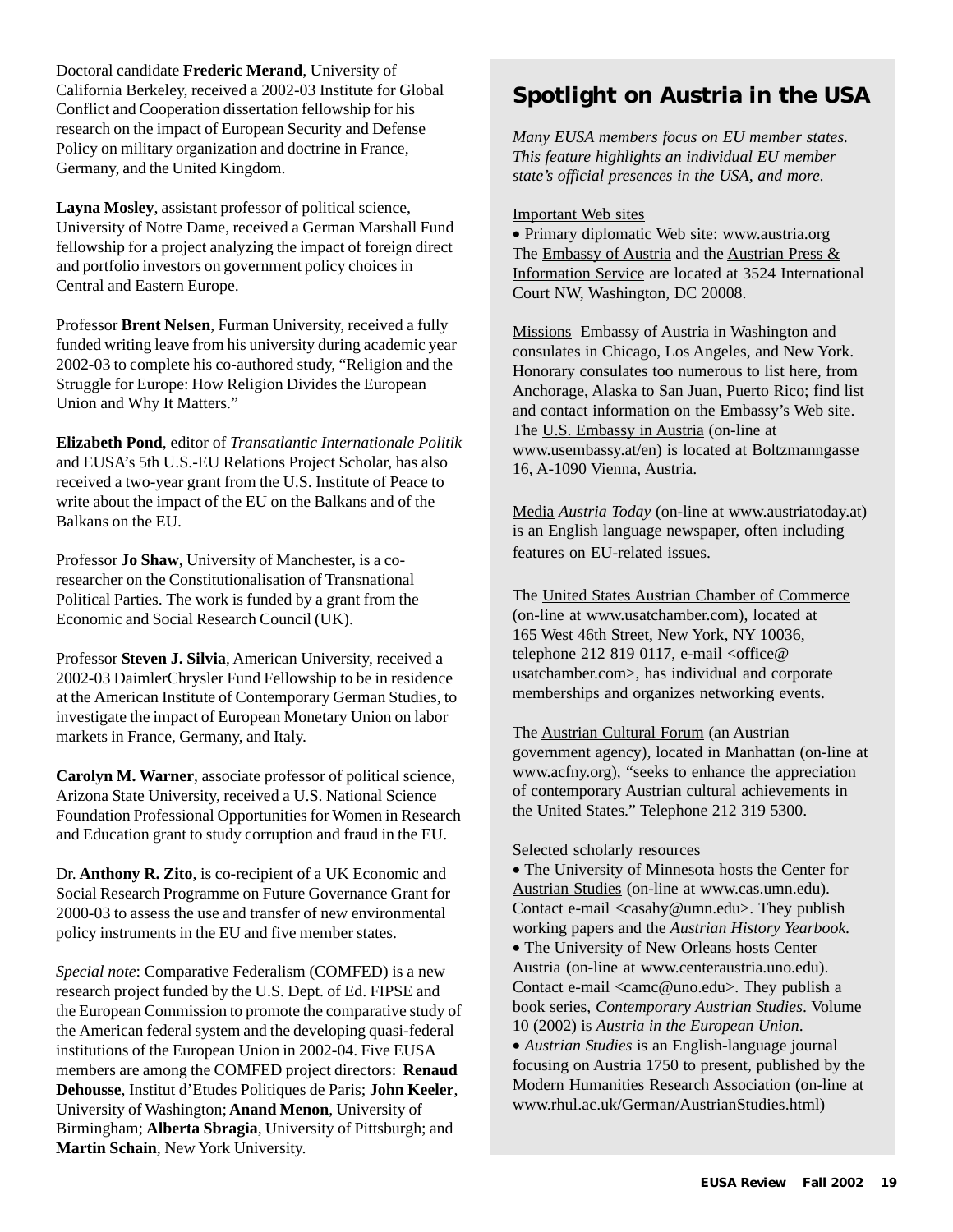## **Fellowships and Awards Conferences**

The **Fulbright German Studies Seminar** offers 25 awards to participate in a group seminar on current German society and culture that will examine the political, social and economic institutions of Germany. Ph.D. candidates who hold full-time teaching appointments and meet other requirements are eligible. Length: 3 weeks, starting June 2003. There is also a **U.S.- Germany International Education Administrators Program** (25 awards) to participate in a group seminar on German higher education and society, designed for U.S. university and college administrators with responsibility for international exchanges in higher education. Ph.D. not required. Length: 3 weeks, starting April 2003. Visit <www.cies.org> or e-mail <apprequest @cies.iie.org>. Deadline for both programs: *November 1, 2002.*

The **International Dissertation Field Research Fellowship** program of the Social Science Research Council provides support for social scientists and humanists' dissertation field research and will award up to 50 fellowships in 2003. The program is open to full-time graduate students in the social sciences and humanities enrolled in U.S. doctoral programs. Proposals are invited for field research on all areas or regions of the world. Applicants must have completed all Ph.D. requirements except the fieldwork by December 2003. The fellowship must be held between July 2003-December 2004. See <www.ssrc.org/ fellowships/idrf>. Deadline: *November 12, 2002*.

**The German Marshall Fund of the U.S.** offers Research Fellowships for research to improve the understanding of significant contemporary economic, political, and social developments relating to Europe, European integration and relations between Europe and the U.S. The geographic scope of the program is Western, Central and Eastern Europe, including Russia and Turkey as they relate to Europe. The Program is available for Ph.D. candidates, recent Ph.D. recipients, and more senior scholars. U.S. citizens and permanent residents are eligible. Recipients should work full-time on the proposed project, for six months to one year. Visit <www.gmfus.org> or e-mail <info@ gmfus.org>. Deadline (postmark): *November 15, 2002.*

The **Berlin Program for Advanced German and European Studies** of the Social Science Research Council invites applications from U.S. and Canadian nationals who are full-time graduate students in the humanities and social sciences for doctoral or post-doctoral field research in Berlin. See <www.ssrc. org/fellowships/berlin>. Deadline: *December 1, 2002*.

The **European University Institute**, Florence, Italy, offers threeyear postgraduate grants for support of doctoral studies in law, economics, history, and social and political sciences at EUI. Applications are sought from researchers in EU member states and other countries by special arrangement. Visit <www.iue.it> or e-mail <applyres@iue.it>. Deadline: *January 15, 2003.*

*October 4-5, 2002:* "Reclaiming the Future: The Central European Quest," Annual Conference, Dublin European Institute, Ireland, on the reshaping and future of the European continent and the European idea. See <www.europeanstudies.ie>.

*October 4-5, 2002:* "EU/US Cooperation for the Prevention of Computer Related Crime," Pittsburgh, PA. Cosponsored by the University of Pittsburgh, Carnegie Mellon University, University of Trento (Italy), and others. Visit <www.ucis.pitt.edu/cwes>.

*October 11-12, 2002:* "Democracy and Legitimacy of the European Union and Other International Organisations," Brussels, Belgium. Organized by University of Antwerp and Katholieke Universiteit Leuven. See <www.internationallaw.be> [omit hyphen] or contact <pascale.buyck@ua.ac.be>.

*October 17-19, 2002:* "Multilevel and Federal Governance: The Experiences of Canada and the EU," Victoria, Canada. Organized by the European Studies Program, University of Victoria. Contact <averdun@uvic.ca> or <lloy@uvic.ca>.

*October 23-26, 2002:* "Cultura Europea," Pamplona, Spain, VII Congreso. Organized by the Centro de Estudios Europeos, University of Navarra. Visit <www.unav.es/cee/viicongre.html>.

*October 25-26, 2002:* "Britain and the European Union: At the Heart of Europe or on Its Edge?" EU Center, University of Oklahoma, Norman, OK. See <www.ou.edu/eucenter>.

*October 30-November 2, 2002*: 20th International Federation of European Law Congress, London. Sessions on EU law, the euro and e-commerce, et alia. See <www.fide2002.org>.

*October 31-November 2, 2002:* 29th Annual Conference on International Antritrust Law and Policy, New York, NY. Organized by Fordham University School of Law's Corporate Law Institute. For details visit <www.fordhamantitrust.com>.

*November 14-16, 2002:* "Reshaping Transatlantic Relations for the XXIst Century: The Citizen's Perspective," Miami, Florida. Organized by the TransAtlantic Information Exchange Service with numerous co-sponsors. See <www.tiesweb.org>.

*December 5-6 2002:* "Peace, Security, and Stability: International Dialogue and the Role of the EU," Brussels, Belgium. 6th ECSA World Conference. Organized by the European Commission, DG Education and Culture. E-mail <info@ecsanet.org>.

*December 14-15, 2002:* "Governance in Europe: The Role of Interest Groups," Konstanz, Germany. Organized by the University of Konstanz. Visit <www.uni-konstanz.de/europa/en/konf/ konf.htm> or e-mail <governance\_europe@yahoogroups.com>.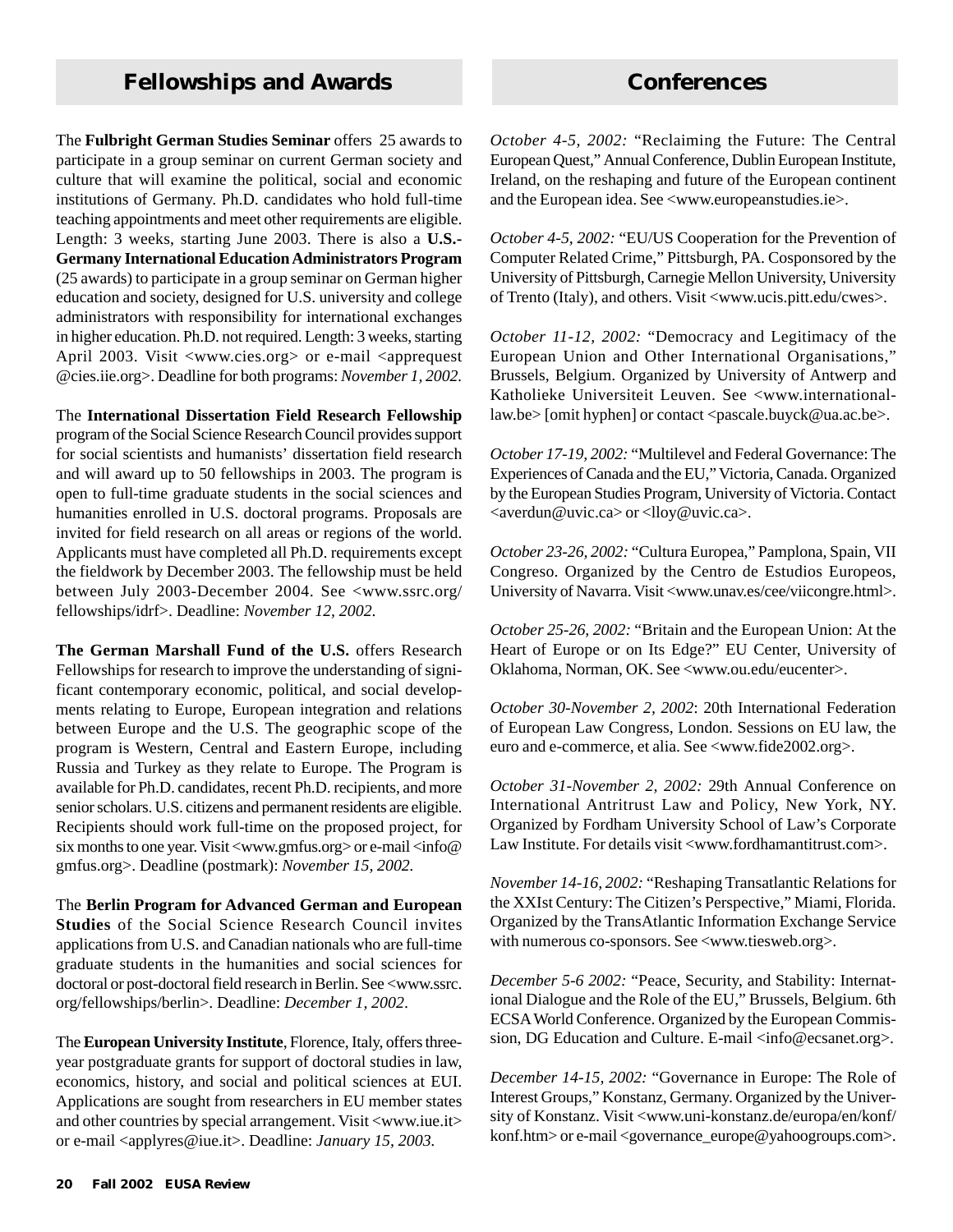*March 27-29, 2003:* 8th Biennial International Conference, European Union Studies Association, Nashville, TN. Info. and registration details at <www.eustudies.org/conf2003.html>.

and Values," Roskilde, Denmark. Organized by Roskilde *May 8-9, 2003:* "Innovation in Europe: Dynamics, Institutions, University. Visit <www.segera.ruc.dk>. See call below.

*June 26-28, 2003*: "Global Tensions and Their Challenges to Governance of the International Community," Budapest, Hungary. Sponsored by the ISA and the Central and East European ISA. For details visit <www.isanet.org/budapest>.

*Call for proposals:* "Innovation in Europe: Dynamics, Institutions, and Values" (see above). The EU has recently engaged in a series of policy initiatives to foster innovation and technological development. Fundamental social dynamics related to the innovation process are also undergoing rapid transformation, such as new regimes for knowledge production and appropriation, changing social values on science, information society, and rapid development of private risk capital markets/ industry. This conference aims to analyse the dynamics, institutions, and values that characterize the innovation process and technological development in Europe, with focus on the EU. We seek papers with a perspective on European/EU dynamics, multiple-country/comparative studies, or national experiences that have a European relevance, in the following topics: (1) systems of innovation, institutions and values in Europe; (2) knowledge dynamics and co-operation; (3) intellectual property rights; (4) private financing and public-private partnership for innovation (5) risk society and the governance of science; (6) innovation for competitiveness and cohesion; or (7) information society. E-mail extended abstracts of 1-2 pages to Kenny Larsen at <kennyl@ruc.dk>. Deadline: *December 1, 2002.*

*Call for proposals:* "The Cultures of Post-1989 Central and East Europe," August 21-24, 2003, Targu-Mures, Romania. Hosted by the Romanian Academy of Sciences and Petru Maior University. Since the events of 1989-90 and the demise of the Soviet empire, the cultures of Central and East Europe have engaged in a restructuring of their political, economic, social, and cultural environments and societies. Abstracts of 200 words in English, German, or French with a biographical detail of 200 words are invited in the following areas (comparative papers preferred): culture in general and including literature, the arts, film, music, etc.; comparative media studies (aspects of television, radio, film, journalism, etc.); the politics of culture and cultural policy; the histories of post-1989 Central and East Europe; cultural traditions and European integration; intersections of society and socialization; globalization, economics, and culture; aspects of minorities, the marginal, and marginalization. Send abstracts to the conference conveners, Carmen Andras at <prognoze@cjmures.orizont.net> or <carmen\_andras @yahoo.com>, and Steven Totosy <totosy@medienkomm.unihalle.de> or <clcweb@purdue.edu>. Deadline: *March 31, 2003*.

## **Publications**

#### **New EU-Related Books and Working Papers**

- Bull, Martin and Paolo Bellucci (eds.) (2002) *The Return of Berlusconi.* (Italian Politics Series). NY: Berghahn Books.
- Devuyst, Youri (2002) *The European Union at the Crossroads: An Introduction to the EU's Institutional Evolution*. Bern, Switzerland: Peter Lang.
- Goldstein, Leslie Friedman (2002) "Constituting Federal Sovereignty." Research Brief 6. Claremont, CA: EU Center of California.

Hansen, Randall and Patrick Weil (eds.) (2002) *Dual Nationality, Social Rights and Federal Citizenship in the U.S. and Europe: The Reinvention of Citizenship.* NY: Berghahn.

Jordan, Andrew J. (ed.) (2002) *Environmental Policy in the European Union: Actors, Institutions, and Processes*. London: Earthscan.

- \_\_\_\_\_ (2002) *The Europeanization of British Environmental Policy: A Departmental Perspective.* Basingstoke, UK: Palgrave/Macmillan.
- Kaelble, Hartmut (2002) *The European Way: European Societies in the 19th and 20th Centuries*. NY: Berghahn Books.
- Lees, Charles (2002) "'Dark Matter': Institutional Constraints and the Failure of Party-Based Euroscepticism in Germany." SEI Working Paper 54. Sussex: Sussex European Institute.
- Maes, Ivo (2002) "On the Origins of the Franco-German EMU Controversies." Working Papers Research Series 34. Brussels: National Bank of Belgium.
- Magocsi, Paul Robert (2002, rev. ed.) *Historical Atlas of Central Europe*. Seattle: University of Washington Press.
- Messina, Anthony M. (2002) *West European Immigration and Immigrant Policy in the New Century*. Westport, CT: Greenwood/Praeger.
- Open Society Institute (2002) Monitoring the EU Accession Process Series [four titles]: *Judicial Capacity; Judical Independence; Minority Protection in Selected EU Member States; National Strategies for Minority Protection in Candidate States*. NY: Central European University Press.
- Ross, Cameron (ed.) (2002) *Perspectives on the Enlargement of the European Union*. (Perspectives on European Politics and Society Series.) Boston: Brill.

Volgy, Thomas J. and Alison Bailin (2002) *International Politics and State Strength*. Boulder, CO: Lynne Rienner Publishers.

von Dosenrode, Soren and Anders Stubkjaer (2002) *The European Union and the Middle East.* (UACES Contemporary European Studies Series). NY: Continuum.

- Warleigh, Alex (2002) *Flexible Integration: What Model for the European Union?* (UACES Contemporary European Studies Series). NY: Continuum.
- Wiessala, Georg (2002) *The European Union and Asian Countries.* (UACES Contemporary European Studies Series). NY: Continuum.
- Wolff, Stefan (2002) *Disputed Territories: Transnational Dynamics of Ethnic Conflict Settlement.* NY: Berghahn Books.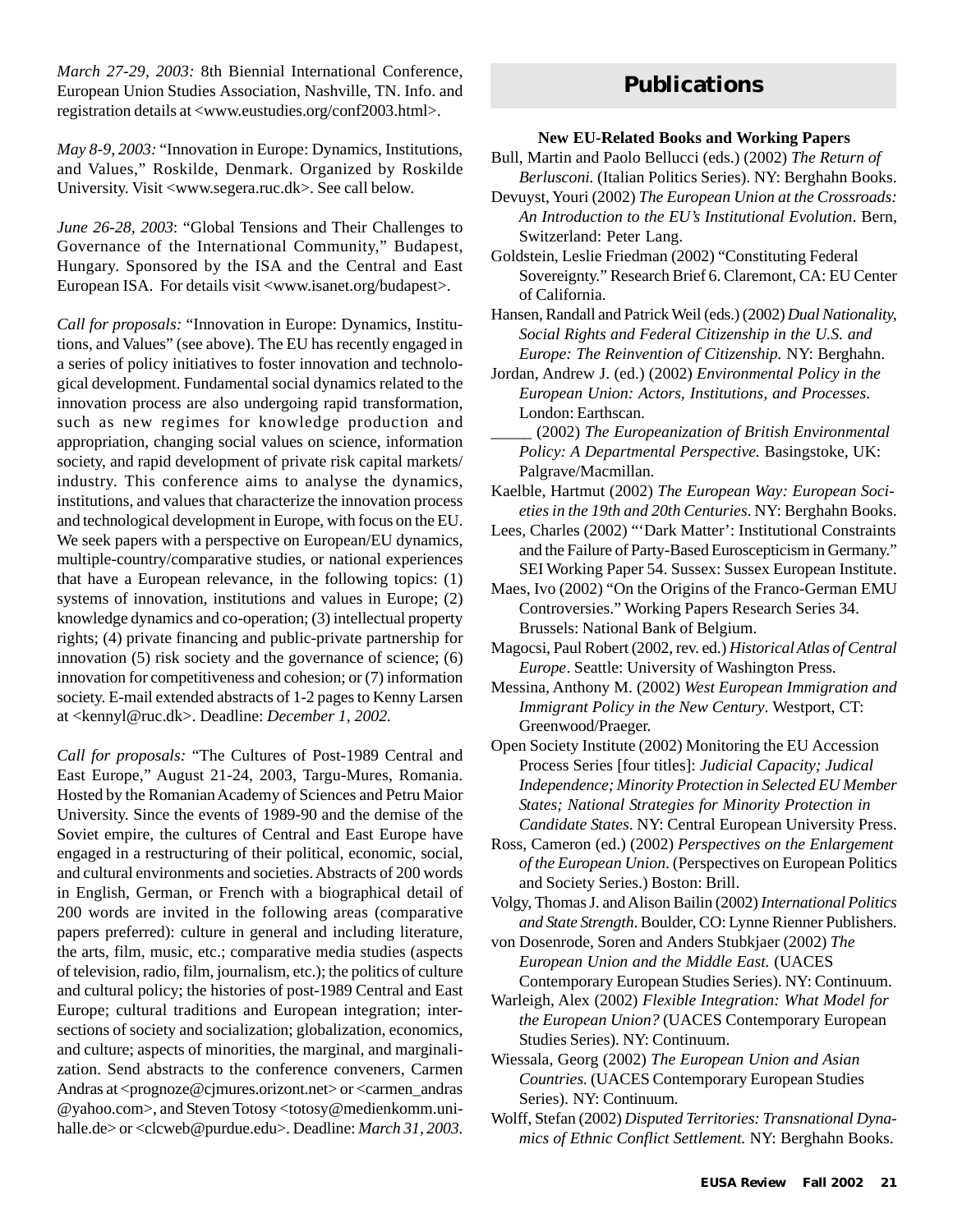#### *(continued from p.2)*

We are very pleased to announce the launch of our 5th U.S.- EU Relations Project, for which Project Scholar Elizabeth Pond will write an original monograph on "The New Security Relationship." She will revisit the topic of our 1st U.S.-EU [EC] Relations Project in 1993, when we issued a monograph by Catherine McArdle Kelleher, "A New Security Order: The United States and the European Community in the 1990s." Our 5th Project features an invited workshop in January 2003 when Pond will deliver the first draft of her monograph at the Center for Strategic and International Studies in Washington, DC (sponsored by their Europe Program); she will revise and deliver the monograph again at the EUSA Conference in Nashville. Current EUSA members will receive a copy of the monograph when it is published for EUSA by Brookings Institution Press in late 2003.

Speaking of EUSA publications, we are also delighted to share the results of our competition for the editorship of the sixth volume in our series, *State of the European Union*, to be published for us by Oxford University Press. The winning proposal was submitted by EUSA members Rachel Cichowski (University of Washington Seattle) and Tanja Börzel (University of Mannheim), who have organized a volume to be subtitled "Law, Politics, and Society." The EUSA executive committee found their proposal to have "a tightly focused topic ... of timely political importance," in which the editors link their theme with other, more established literatures in a volume that has an excellent line-up of contributors. Look for a preliminary panel on *State of the European Union Volume Six* at our Nashville conference. We congratulate the editors and look forward to the new volume.

**MARTIN A. SCHAIN** New York University

The *EUSA Review* follows an annual calendar of announcements and listings organized in four topic areas: Winter (December 15): EU-Related Academic Programs (degree or certificate-granting, worldwide); Spring (March 15): EU-Related Web Sites (especially primary sources such as databases, on-line publications, and bibliographies); Summer (June 15): EU-Related Organizations (academic and professional associations or independent research centers and institutes with significant EU aspects in their missions); and Fall (September 15): EUSA Members' Research Notes (EUSA members' current EU-related funded research projects. Send brief announcements by e-mail to <eusa@pitt.edu> or by mail to EUSA, 415 Bellefield Hall, University of Pittsburgh, Pittsburgh, PA 15260 USA. We reserve the right to edit for length, and we cannot guarantee inclusion in the listings. We do not accept unsolicited e-mail attachments. **Dates to remember:** Our conference proposal receipt deadline is October 15, 2002 (and mark your calendars for our 9th Biennial International Conference, March 31-April 2, 2005, Austin, Texas!) Also: December 31, 2002, deadline for EUSA Executive Committee nominations for the Spring 2003 election.

Your home institution may cover your EUSA membership; many institutions have budgets for **professional memberships** for their employees. Don't forget to ask. By the way, does your institution **match employees' charitable contributions** to 501(c)3 organizations? This is a fine way to increase the value of your gift to EUSA, be it unrestricted or a gift to one of our Funds. Please contact the EUSA Office in Pittsburgh for our U.S. federal ID number for either of these purposes.

## **Call for Nominations EUSA Executive Committee**

Nominations for the 2003 European Union Studies Association (EUSA) Executive Committee election are now being accepted. The seven members of the Executive Committee meet once a year, determine Association policies, and oversee programs; four seats are open for the 2003 election, to be elected to four-year terms. Nominations (including self-nominations) must include: (1) a letter of interest;

- (2) current curriculum vita (short version preferred);
- (3) one brief biographical paragraph not to exceed 100 words (for use with the ballot); and,
- (4) a short narrative describing any past/current service to EUSA.

Executive Committee members must be current members of EUSA who have not already served eight years total on the Committee. The EUSA welcomes all qualified candidates, including those from outside the academy. It is hoped that the final slate will be characterized by a balance among senior and junior level candidates, and among minority and women candidates, as well as a cross-representation of academic disciplines, colleges and universities, and geographic locations.

All nomination materials should be sent by regular mail to Dr. Valerie Staats, Executive Director, European Union Studies Association, 415 Bellefield Hall, University of Pittsburgh, Pittsburgh, PA 15260 USA. Deadline for receipt of materials is December 31, 2002. A slate of candidates will appear in the Winter 2003 *EUSA Review* and a ballot will be mailed to all current EUSA members at that time. Election results will be announced in May 2003 and the four new Executive Committee members will take office on May 31, 2003.